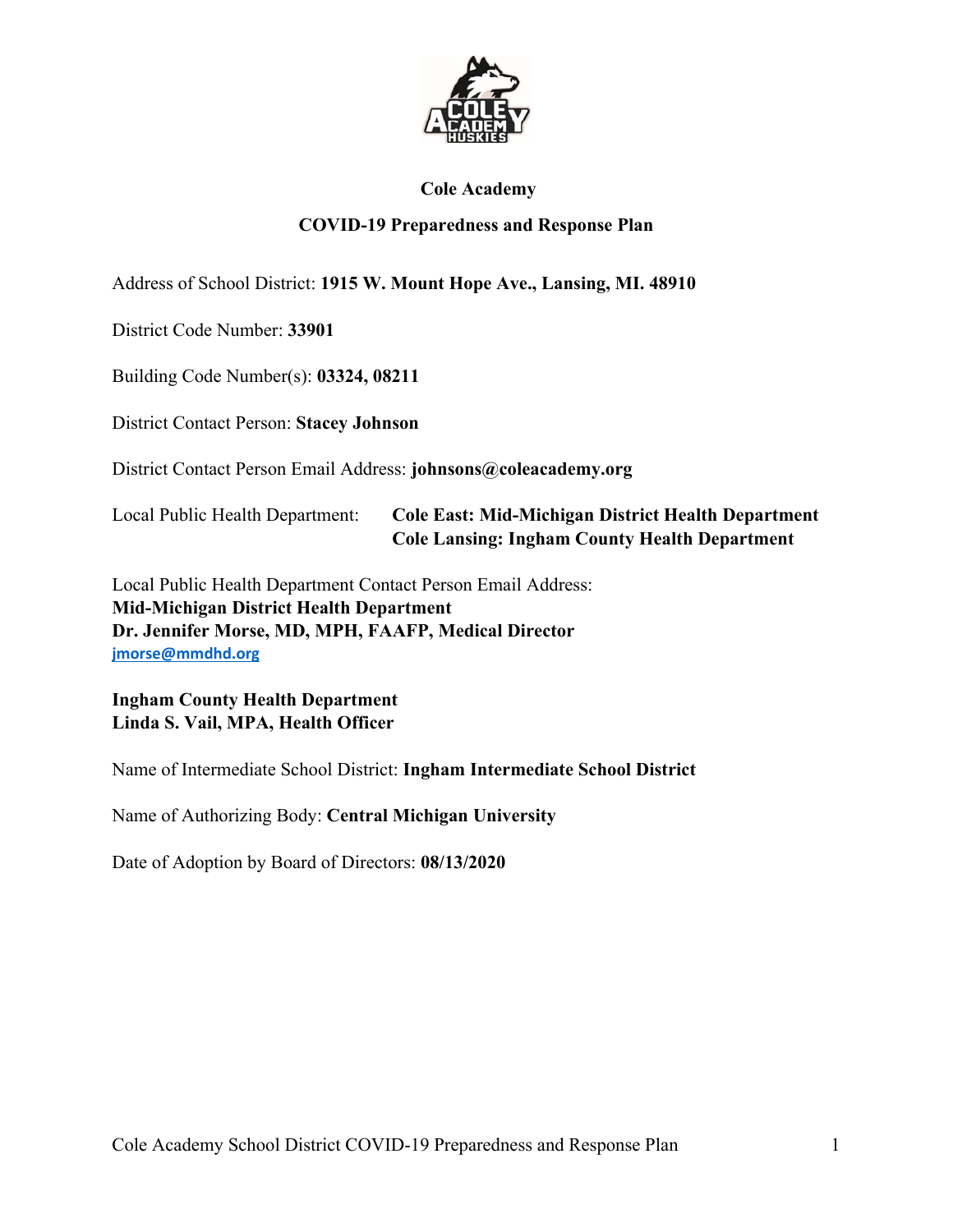

August 13, 2020 [via email]

Ms. Stacey Johnson Cole Academy 1915 W. Mt. Hope Lansing, MI 48910-2434

Re: Approval of COVID-19 Preparedness and Response Plan ("Plan")

Dear Ms. Johnson:

I am pleased to inform you that the Plan for Cole Academy ("Academy") has been approved by The Governor John Engler Center for Charter Schools at Central Michigan University and has been transmitted by our office to the State Superintendent of Public Instruction and the State Treasurer. The Plan is effective as of the date indicated in the Plan.

To fulfill one of the required assurances, immediately add a copy of the approved Plan to the Academy's Home Page of its website. An approved copy of the Plan is attached and can be found in Epicenter. The approved Plan constitutes a Charter Contract amendment and remains in effect as long as the Plan remains in effect.

If the Academy requires an amendment to the Plan, please contact Amy Densmore, Director of Charter Accountability, at (989) 506-0355 or via email at avanatten@thecenterforcharters.org to initiate that process. Thank you for all your efforts to keep student learning moving forward in these trying times. If you have any further questions or need additional support, please do not hesitate to contact us.

Sincerely,

Corey Northrop Executive Director

cc: Mary Harding, Board President Amy Gilmore, Board Corresponding Agent

Attachment: Approved COVID-19 Preparedness and Response Plan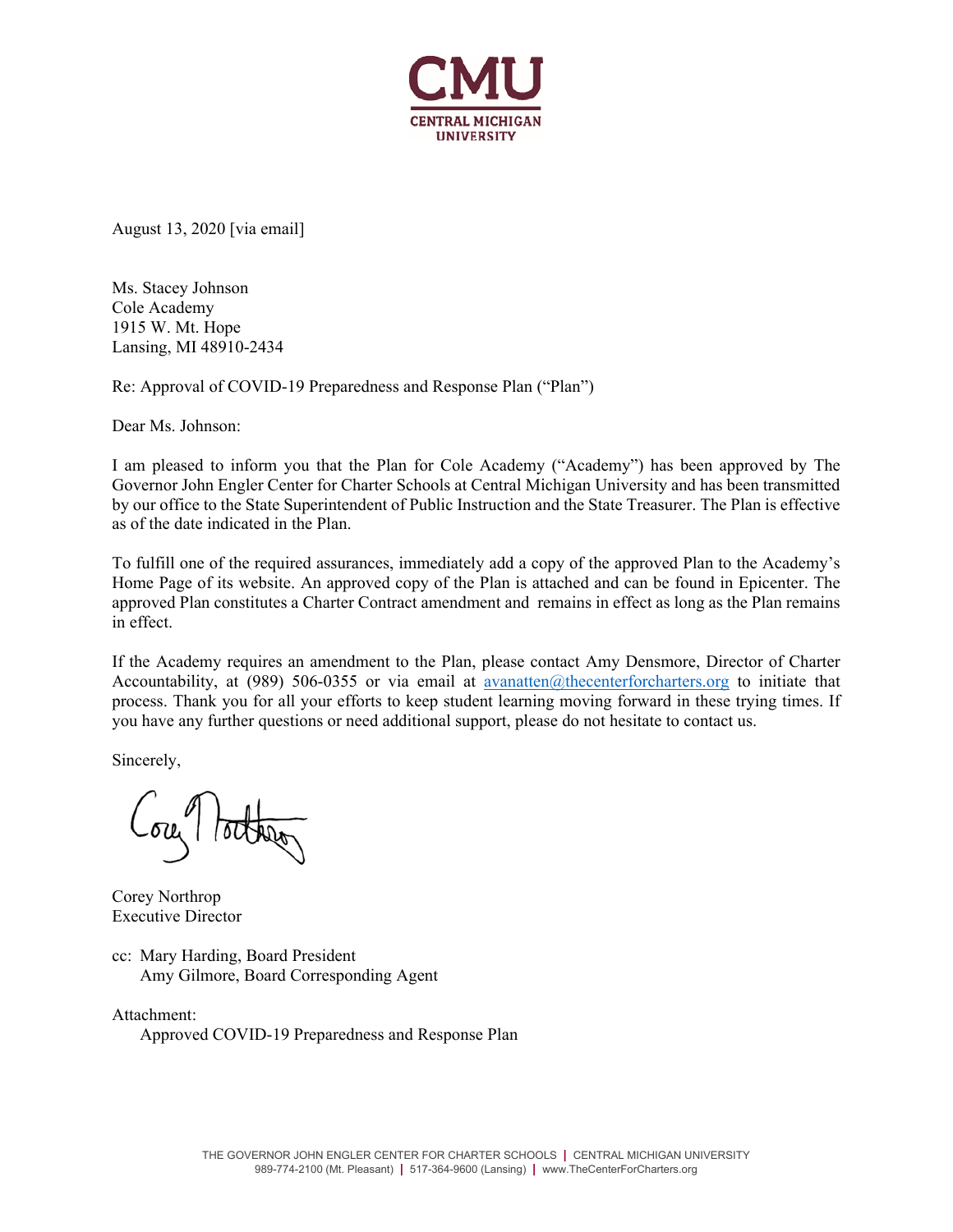## RESOLUTION APPROVING THE COVID-19 PREPAREDNESS AND RESPONSE PLAN ("PREPAREDNESS PLAN") AND APPROVAL OF CHARTER CONTRACT **AMENDMENT**

Cole Academy (the "Academy")

A special meeting of the Academy Board of Directors was held on the 13th day of August, 2020, at 5:45 pm.

The meeting was called to order at 5:45 [p.m.] by Board Member Mary Harding

| Present: |  | Mary Harding, Tara Ferguson, Amy Gilmore, Jason Marentette, Kathie Elliott |  |  |                                                                    |  |  |  |  |  |  |  |
|----------|--|----------------------------------------------------------------------------|--|--|--------------------------------------------------------------------|--|--|--|--|--|--|--|
| Absent:  |  | <b>None</b>                                                                |  |  |                                                                    |  |  |  |  |  |  |  |
|          |  |                                                                            |  |  | The following preamble and resolution were offered by Board Member |  |  |  |  |  |  |  |

**Gilmore** and supported by Board Member Marentette

#### **BACKGROUND**

On June 30, 2020, in response to the novel coronavirus (COVID-19) pandemic affecting our state, Governor Gretchen Whitmer issued Executive Order 2020-142 (the "Order") that, provides a structure to support all schools in Michigan as they plan for a return of preK-12 education in the fall. Under the order, all schools must adopt a COVID-19 Preparedness and Response Plan ("Preparedness Plan") laying out how they will cope with the disease across the various phases of the Michigan Safe Start Plan. Under the Order and the Michigan Safe Schools: Michigan's 2020-2021 Return to School Roadmap developed by the COVID-19 Task Force on Education Return to School Advisory Council ("Return to School Roadmap"), Schools retain flexibility to tailor their instruction to their particular needs and to the disease conditions present in their regions.

Acting under the Michigan Constitution of 1963 and Michigan law, the Order and the Return to School Roadmap state:

- 1. Coronavirus relief funds under the Coronavirus Aid, Relief, and Economic Security Act will be provided and may be used to aid in developing, adopting, and following a COVID-19 Preparedness Plan under section 2 of the Order.
- 2. Every school must develop and adopt a Preparedness Plan that is informed by the Return to School Roadmap.
- 3. By August 15, 2020 or seven days before the start of the school year for students, whichever comes first: the Academy Board must approve its Preparedness Plan.
- 4. By August 17, 2020, the Academy's authorizing body, Central Michigan University, must collect the Preparedness Plan and transmit such plan to the Superintendent and to the State Treasurer.
- 5. By August 17, 2020, the Academy must prominently post its approved Preparedness Plan on the Academy's website home page.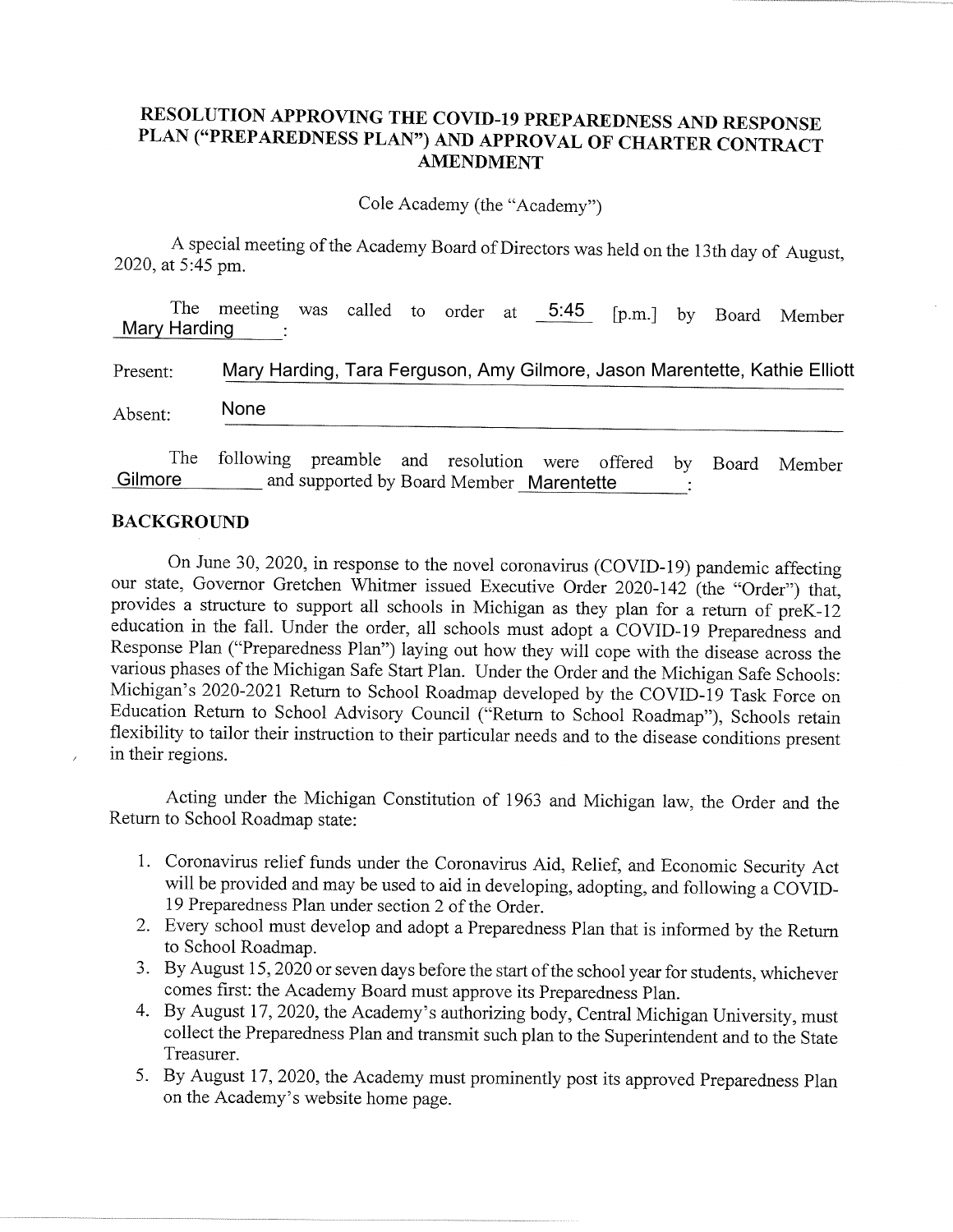The Academy submitted its Preparedness Plan to Central Michigan University ("Authorizer") for review and approval.

The Academy Board of Directors ("Academy Board") is required to approve the Academy's Preparedness Plan by August 15, 2020 or seven days before the start of the school year for students, whichever comes first, and is required to approve the Academy's Preparedness Plan as a charter contract ("Contract") amendment.

# THE ACADEMY BOARD THEREFORE RESOLVES THAT:

- The actions taken by Academy representatives to prepare and submit the  $1.$ Academy's Preparedness Plan to Authorizer are ratified.
- The Preparedness Plan, as approved by the Authorizer, is approved by the Academy 2. Board as the COVID-19 Preparedness Plan and as the COVID-19 Preparedness Plan Amendment to the Contract. This Contract Amendment shall remain in effect as long as The Preparedness Plan remains in effect. The Board President is authorized to sign and submit the Contract amendment to the Authorizer for approval.
- All resolutions and parts of resolutions insofar as they conflict with the provisions  $3.$ of this resolution be and the same hereby are rescinded.
- The Academy will deliver from time to time such information regarding the  $4.$ implementation of the Academy's Preparedness Plan as the Authorizer or Michigan Department of Education may reasonably request.
- 5. Any Board policies or provision of Board policies that prohibit or impede the Academy's compliance with The Preparedness Plan or Executive Order 2020-142 are temporarily waived, suspended or altered.
- 6. Any actions or actions taken by authorized Academy representatives in the development, submission and implementation of The Preparedness Plan are (to the extent such actions or actions are not inconsistent with the delegation of authority provided under this resolution) ratified and confirmed in all respects.
- This Resolution shall take immediate effect and continue through the end of the 7. state of emergency and disaster declared in Executive Order 2020-127 and any subsequent executive order declaring a state of emergency or disaster in response to COVID-19 or the end of the 2020-2021 school year, whichever is sooner.

5 Ayes: Nays:  $0$ 

Resolution declared adopted.

Any Hilmore

Secretary, Academy Board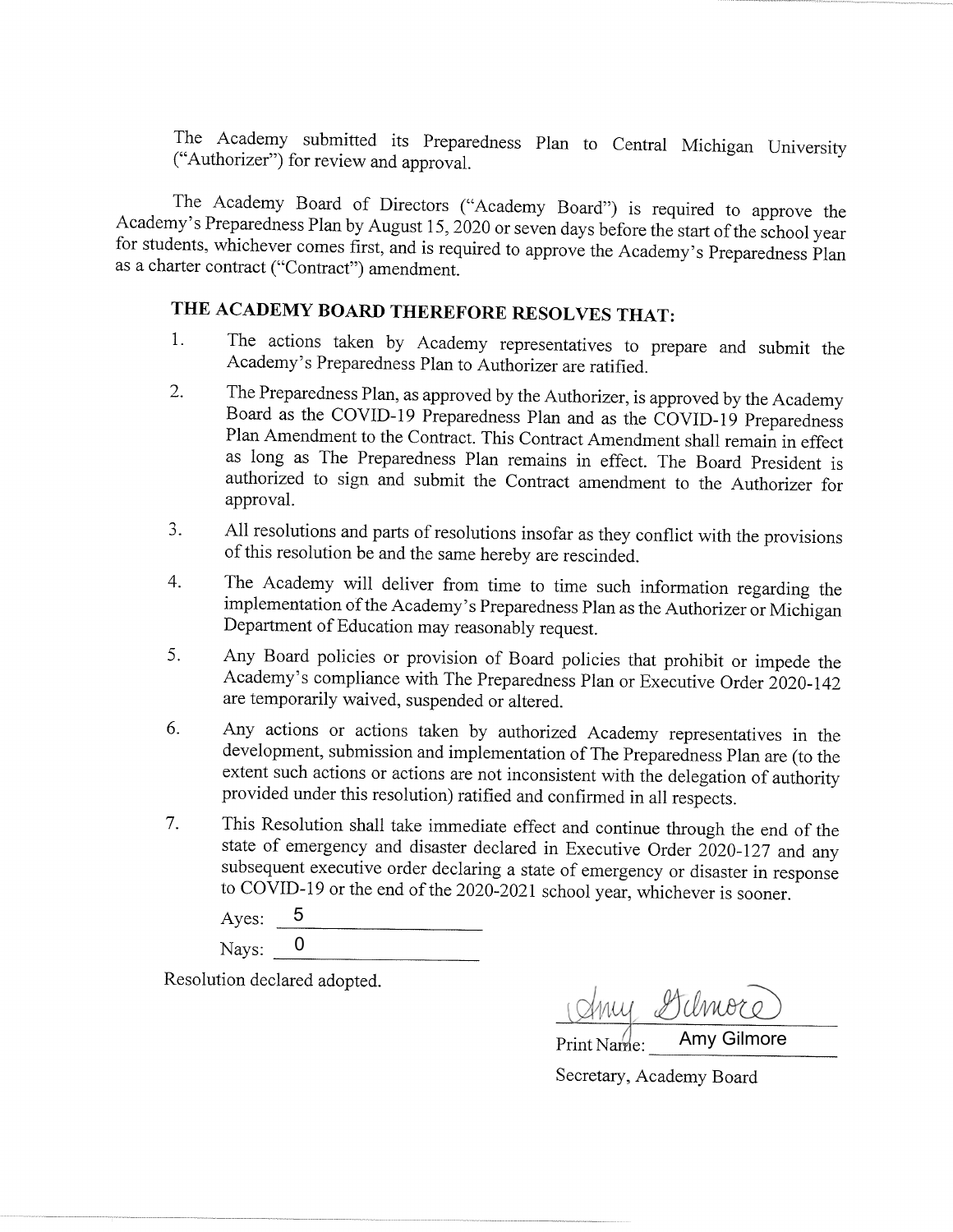

- The Academy will cooperate with local public health authorities if a confirmed case of COVID-19 is identified and, in particular will collect the contact information for any close contacts of the affected individual from two days before he or she shows symptoms to the time when he or she was last present at the Academy.
- The Academy acknowledges that it is subject to the rules governing workplace safety established in section 1 of Executive Order 2020-114 or any successor order, and has adopted a Workplace Preparedness Plan. A copy of this plan is attached.
- The Academy will be or is closed to in-person instruction when the region in which it is located in is in Michigan Safe Start Plan Phases 1-3.
- The Academy's sponsored inter-school, after school activities and athletics will be suspended when the region in which it is located in is in Michigan Safe Start Plan Phases 1-3.
- The Academy will comply with guidance from the United States Department of Education, including its Office of Civil Rights and office of Special Education and Rehabilitative Services, and the Michigan Department of Education concerning the delivery of alternative modes of instruction to students with disabilities in light of the impact of COVID-19.
- The Academy will provide for the continued pay of school employees while redeploying staff to provide meaningful work in the context of the Preparedness Plan, subject to any applicable requirements of a collective bargaining agreement if applicable.
- The Academy prohibits indoor assemblies that bring together students from more than one classroom during Michigan Safe Start Plan Phase 4.

Mary Harding President, Board of Directors

Board Approved: 08/13/2020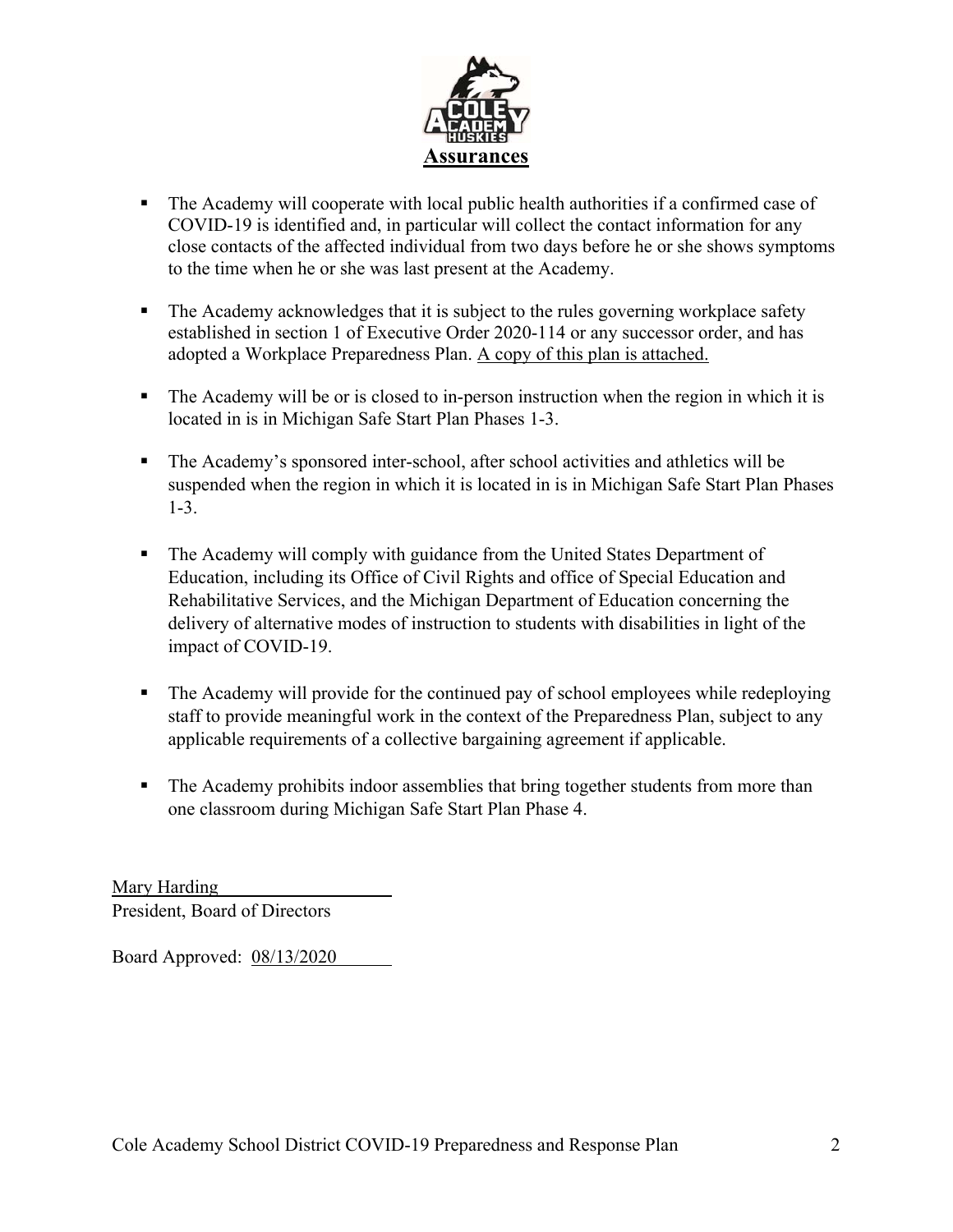

Cole Academy School District is comprised of two elementary school buildings serving approximately 380 students. Our Lansing campus is located at 1915 W. Mount Hope Avenue in Lansing, Michigan and our East Lansing campus is located at 2921 E. Coleman Rd. in East Lansing, Michigan. Since the mandated school closure on March 13, 2020, our District has provided our families with a hybrid approached to learning for the duration of the 2019-2020 school year. Our district made available technology devices and virtual lessons to continue new content and new grade level standards were taught while students were home. This consisted of daily lessons and assignments delivered to families virtually and the option of completing assignments for feedback online or through handouts correlating to new lessons taught. Our families, as well as those in the neighborhoods we serve, were delivered approximately 20,584 meals during the school closure from April 20, 2020 to June 29, 2020.

Cole Academy will offer our students full day, five days a week in-person instruction and 100% online instruction choices beginning on Monday, August 24, 2020. This schedule will run as specified in the 2020-2021 Board-approved district calendar. The district deployed a "Return to School Family Survey" to all district families on Friday, June 19, 2020. The results of that survey show 94.8% of our families are likely to send their student back to school for in-person instruction. Cole Academy families will have two options for instruction during Phase 4 and Phase 5. One option is 100% face-to-face instruction and the second option is 100% online instruction. Students may choose to start in-person and move online. Families choosing to enroll in online instruction will be expected to remain online for the entire trimester. The safety protocols listed in this document are in place for those who choose 100% face-to-face instruction on campus. Those families who choose option two will not be on campus. Cole Academy School District reserves the right to move through phases without region consideration based on our own school communities.

Our mission at Cole Academy is to provide a "challenging learning environment with high expectations" for each of our students. There exist some barriers to this mission in terms of technological equity and socioeconomic factors. We are committed to ensuring each of our students receive developmentally-appropriate instruction that allows for individual differences and learning styles in a safe, orderly, caring and supportive environment, whether that be inperson, virtually or a hybrid model of learning. We have identified needs for all of our families to successfully continue learning at any phase. Our overall goal remains that our Cole Academy graduates will be "equipped with the necessary skills to excel in middle school, high school and college."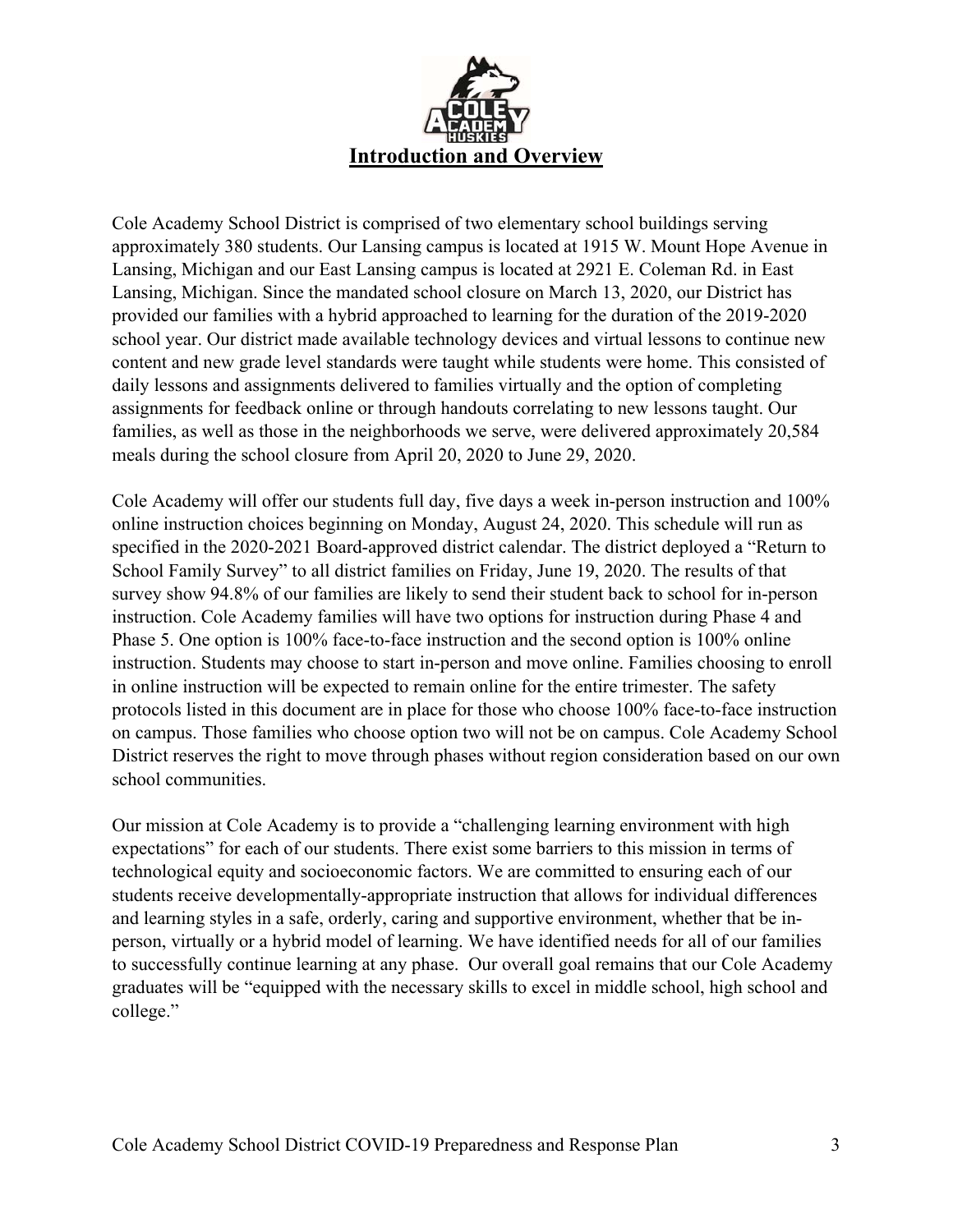

# **Plan for Operating during Phases 1, 2 or 3 of the Michigan Safe Start Plan**

#### **Phase 1, 2, or 3 Safety Protocols**

#### **Personal Protective Equipment and Hygiene**

Schools are closed for in-person instruction.

#### **Spacing and Movement**

Cole Academy school buildings will be closed for in-person instruction. District employees will be allowed to be physically present in the building. This includes providing remote live instruction, taping remote instruction, planning remote instruction, grading student work, preparing paper packets, distributing paper packets, professional development and other essential tasks as determined by administration.

School contractors will be allowed to be physically presented in the building for the purpose of conducting basic school operations, maintenance and repairs and other essential tasks as determined by administration.

Cole Academy will not be used as a licensed child care provider.

#### **Screening Students**

Schools are closed for in-person instruction.

#### **Responding to Positive Tests Among Staff and Students**

Schools are closed for in-person instruction. Therefore, students will not be screened by the school. Parents will be encouraged to continuing screening students at home by monitoring for symptoms.

Cole Academy will cooperate with local public health departments if a confirmed case of COVID-19 is identified, while maintaining confidentiality. Cole Academy will collect the contact information for any close contacts of the affected individual. A person will be considered contagious starting 2 days before they started showing symptoms, or 2 days before their positive COVID-19 test if they are asymptomatic. Close contact with considered within 6 feet, for at least 15 minutes, of the affected individual.

If a staff member has symptoms of COVID-19, they will be excluded from work and encouraged to follow up with their healthcare provider. They will not return until at least 10 days since symptoms first appeared and at least 24 hours with no fever without fever-reducing medication and symptoms have improved. Employees will not be required to provide a COVID-19 test result.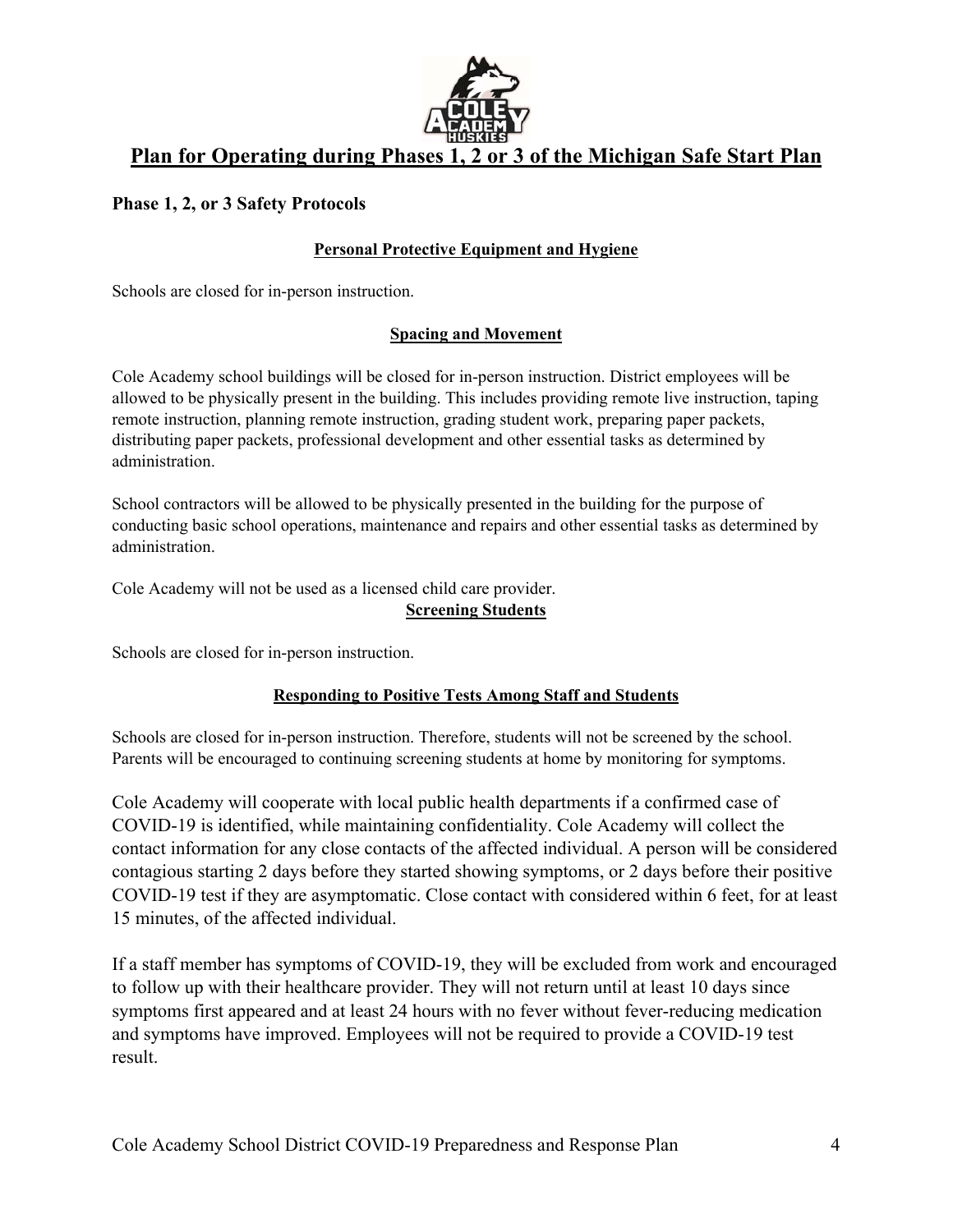

Staff members will follow all HR protocols for building access and screening. Staff members will take their temperature when entering the building and complete a health screener regarding COVID-19 symptoms.

#### **Food Services, Gathering and Extracurricular Activities**

 Cole Academy will offer food distribution onsite to provide meals for any child 18 and under and for young adults with special needs age 26 and under. Meals packets will be provided by Okemos Food Services and will be distributed curbside Monday and Thursday from 10:00-12:00pm and 4:00-6:00pm at East and 11:30-1:30pm and 4:00-6:00pm at Lansing. Monday food packs will include 3 breakfasts and 3 lunches. Thursday food packs will include 4 breakfasts and 4 lunches. Food service workers will be allowed to be physically present to accept food delivery and assist in food distribution for students and their families.

All extra-curricular activities and after-school activities will be suspended.

#### **Athletics**

All athletics are suspended.

#### **Cleaning**

Cole Academy school buildings will continue to be cleaned and sanitized by our cleaning provider, Ellis Cleaning. Ellis Cleaning will conduct a deep clean at the time of school building closer. Ellis Cleaning will adjust cleaning protocol based off the CDC School Decision Tree and guidance from Ingham County Health Department for Lansing and Mid-Michigan District Health Department for East. Ellis cleaning will scale back the number of custodians and time spent on cleaning while the building is closed to visitors and students. Staff will receive training for cleaning and disinfecting frequently touched surfaces. Staff will be provided with appropriate cleaning and disinfecting supplies, hand sanitizer, masks and gloves.

#### **Busing and Student Transportation**

Cole Academy does not provide busing or transportation. All busing operations are suspended.

#### **Phase 1, 2, or 3 Mental & Social-Emotional Health**

Cole Academy's mission for our students to, "Receive developmentally-appropriate instruction that allows for individual differences and learning styles in a safe, orderly, caring and supportive environment" is at the heart of our mental and social emotional well-being focus even as our students are at a distance. In order to provide mental and social-emotional health service to our students, our first step will be to implement weekly mental health screening for all students. This may be done virtually or through a phone call depending on the family's access to technology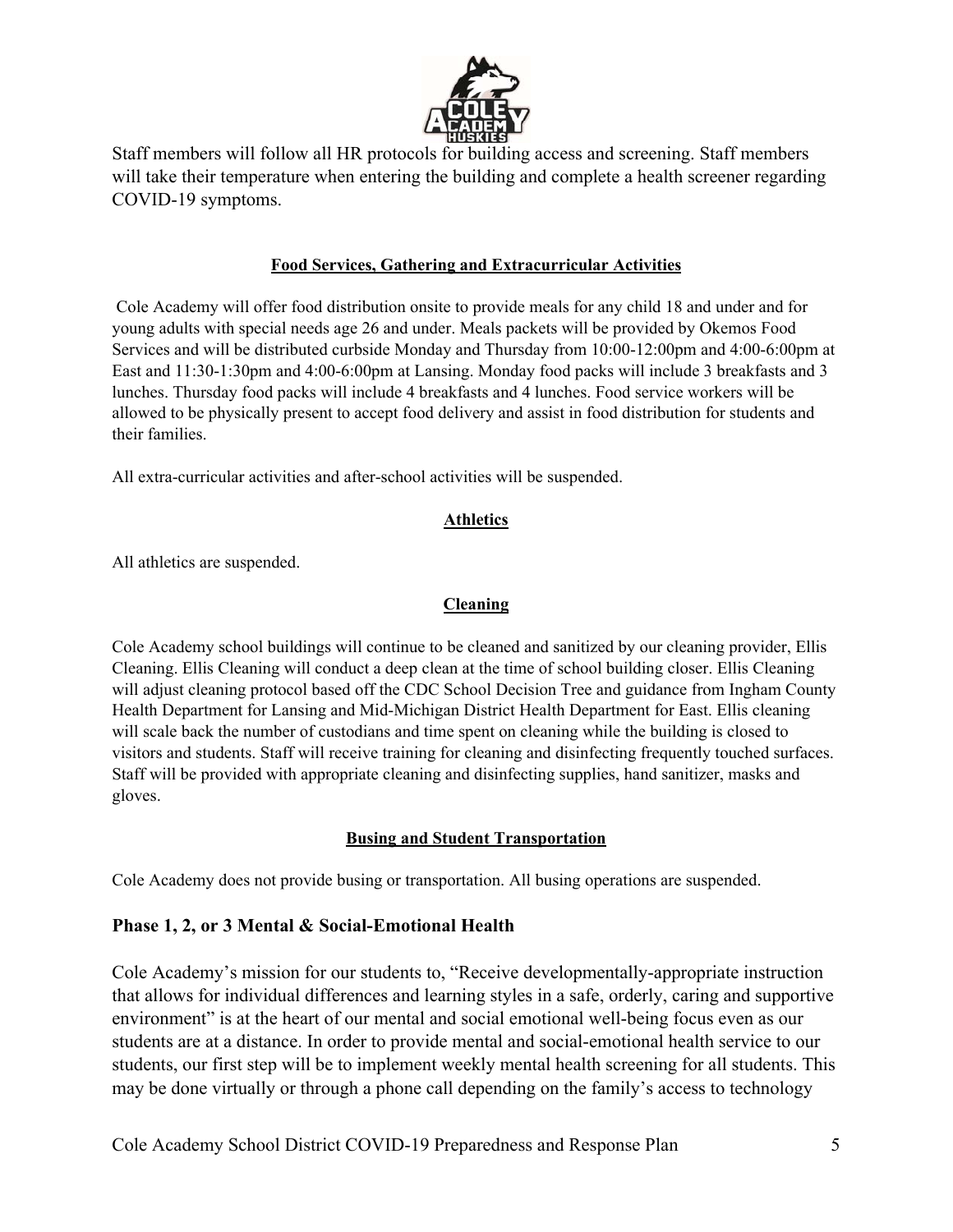

and age of the student. All screening conducted will be compliant with HIPAA and FERPA policies. The screener will be developed with District Social Workers and mental health liaisons provided by Ingham ISD. Screening results will be shared with all appropriate staff members while protecting confidentiality and adhering to mandated reporting guidelines. Once screening information is gathered and students are identified as in need of mental health support, information will be reported to administration in under 24 hours. Second step will be for District Social Workers and mental health liaisons; or building principals to contact at-risk students and families. Support will be provided which includes, but is not limited to, direct access to social work services, access to the building principals via phone, emergency hotlines and outside mental health organizations. Each campus's building principal's phone number will serve as the main channel to address mental health concerns resulting from COVID-19.

All teachers will receive training on identification of at-risk students and the rapid referral processes for students at-risk mentally and emotionally. Select teachers and paraprofessionals have completed training related to trauma-informed best practices, social-emotional learning. Professional development will continue to be offered as the need arises. Current and comprehensive wellness resources, including MDE resources, will be available to students, families, and staff and dispersed online on the District's website, through email, social media and through each grades Learning Management System (LMS).

Staff will be encouraged to practice self-care to promote holistic wellness. Staff check ins and self-care techniques and resiliency strategies for staff will occur weekly at staff meetings. The staff will receive training on reporting protocols regarding their physical and mental health.

Communication regarding the return to school transition will occur in a variety of channels including, but not limited to, email, phone blasts, District website, social media, food distribution, mail and classroom LMS. These platforms will also include relevant information on helping families recognize and understand normal behavioral responses to crises, general best practices talking through trauma with children, as well as positive self-care strategies that promote health and wellness and the destigmatization of COVID-19.

Cole Academy Lansing and Cole Academy East Emergency Operations Plan will serve as each building's crisis management plan.

## **Phase 1, 2, or 3 Instruction**

#### **Governance**

Cole Academy District's Return to Instruction and Learning Committee is led by District administration, Stacey Johnson and Annie Jasonowicz. It is comprised of Board of Director members as well as teachers and parents. Families returned a Continuous Learning survey on April 27. Families received a Return to School survey on Friday, June 19<sup>th</sup> and July 20<sup>th</sup>. Staff received two Continuous Learning surveys on March 30 and April 26. Staff received a Return to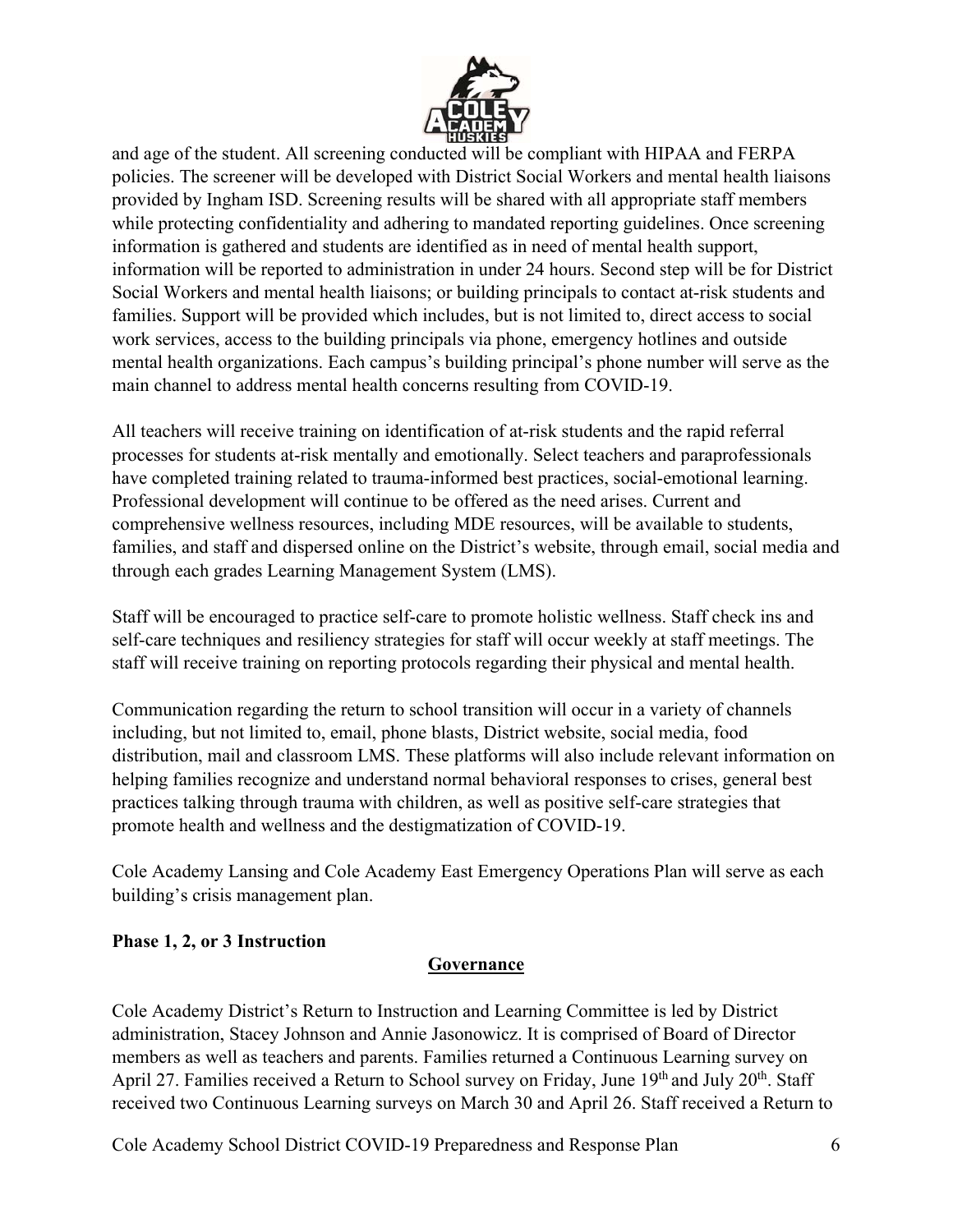

Work survey on Wednesday, July 8<sup>th</sup>. These surveys have allowed us to take feedback and revamp our remote learning plan. According to overall feedback from the fall, 98% of families were satisfied with communication, 94% of families believed they were receiving the right amount of work and 79% of students were participating with virtual learning. We were able to use parent and teacher comments to revamp our Remote Learning Plan. Cole Academy's Remote Learning Plan will be communicated to parents on August 19 and 20 at Family Information Nights. Families will have the option of attending virtually. Families not present will be contacted by staff directly.

#### **Remote Instruction**

Remote Learning Plans have been revised based on feedback from all stakeholders and student needs. Cole Academy plans to use a hybrid model of instruction using hard copy instructional packets and online learning platforms. Expectations were developed by the Return to Instruction and Learning Committee to develop best practices, assessment expectations, differentiation strategies, social and emotional learning needs as well as clear expectations of daily learning times and subject per grade. Cole Academy's plan for remote learning ensures:

- Students will start the year or continue to receive access to grade-level instruction and high quality, standards based instructional materials in every core subject
- Every student will be assessed on their level of understanding of materials using formative, summative and benchmark assessments.
- Mental and social- emotional health remains the main focus in remote learning.

In order to integrate synchronous (real time) and asynchronous (recorded or independent) learning, teachers will have set expectations to deliver standards-aligned curricular. The average length of learning per day for students is up to 240 minutes; depending on grade level. Below is a weekly sample outline for remote instruction.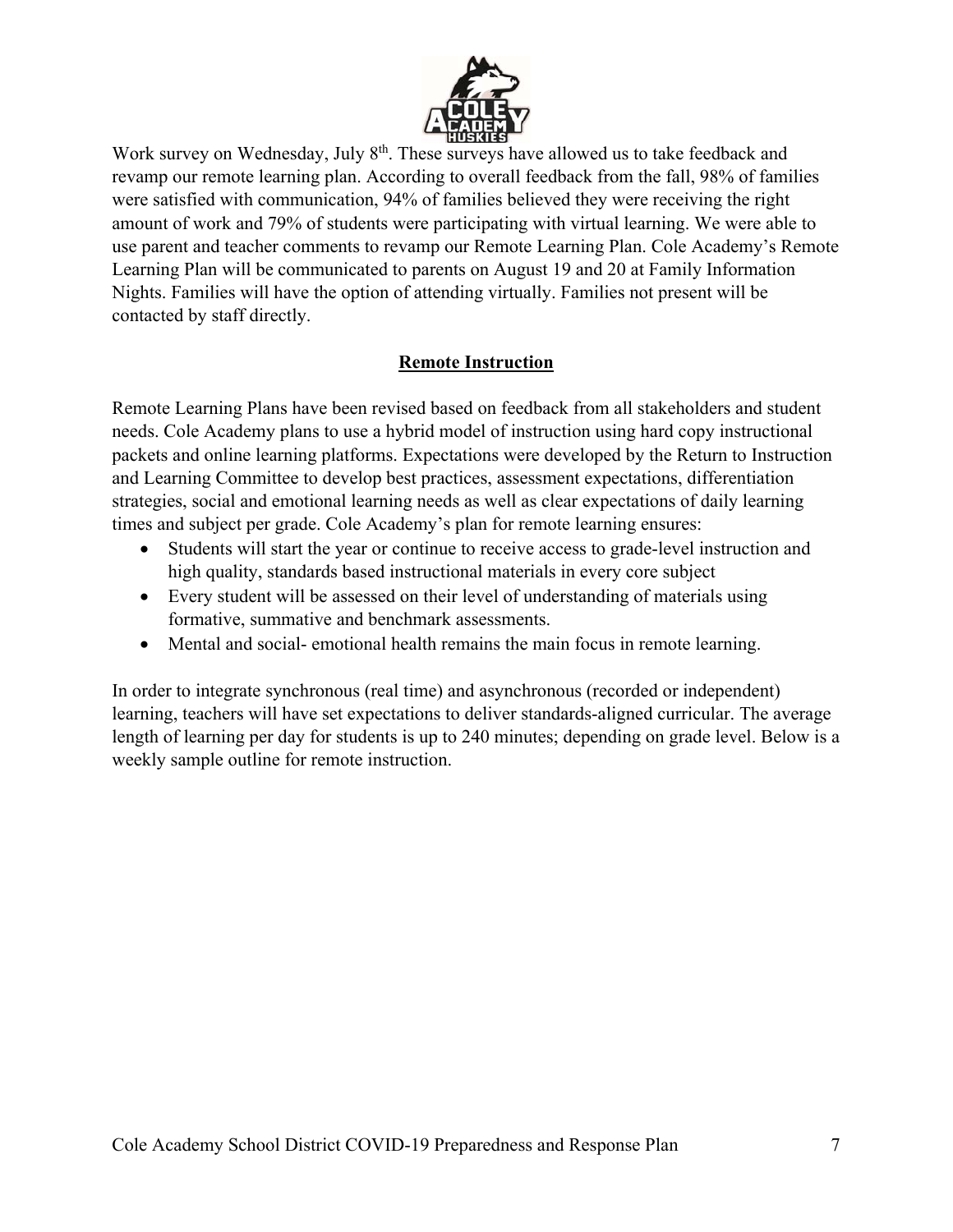

| Time or<br>Duration | Lessons/Activity                                                                   |  |  |  |  |  |
|---------------------|------------------------------------------------------------------------------------|--|--|--|--|--|
| $8:00$ am           | Daily, virtual lessons posted                                                      |  |  |  |  |  |
| $9:00$ am           | Daily, live morning meeting with in-person classmates and teacher                  |  |  |  |  |  |
|                     | Core Subjects (3-5 lessons per week)                                               |  |  |  |  |  |
| 60 minutes          | Math Lesson (includes instruction, independent work, math missions)                |  |  |  |  |  |
| 20 minutes          | Number Corner                                                                      |  |  |  |  |  |
| 60 minutes          | ELA Lesson (includes mini lesson, independent practice)                            |  |  |  |  |  |
|                     | Core Subjects (1-3 week per week)                                                  |  |  |  |  |  |
| 45 minutes          | Science Lesson (includes Engage, Explore, Explain, Elaborate & Evaluate<br>Stages) |  |  |  |  |  |
| 45 minutes          | Social Studies (includes instruction and group/independent work)                   |  |  |  |  |  |
| 45 minutes          | Art Lesson (includes instruction and independent work time)                        |  |  |  |  |  |

To understand where students are academically and inform instructional decisions for teachers, students will be administered the NWEA MAP assessment virtually. This will serve as a benchmark assessment to assess progress. The times it will is given will be as following:

- Grade K-2: Fall and Spring
- Grades 3-6: Fall, Winter and Spring

Teachers will also use classroom assessments to determine mastery of content.

Cole Academy is committed to providing equal access to any alternative modes of instruction to students with disabilities consistent with their individualized education plans, including the provision of auxiliary services and 504 plans. Students with IEPs and 504 plans will be updated with accommodations and goals to reflect a remote learning environment, teacher and parent feedback and assessment data. An updated Continuation of Service plan will be set in place during a set meeting. Continuation of Service plans will include accessibility and assistive technology accommodations. Services provided will adhere with MDE policies and guidance. Cole Academy does not have students from birth to five, or career technical education programs, or transitioning to postsecondary.

Our in-person MTSS process will continue to take place virtually in remote learning. Our MTSS team consists of school administrators, teachers, paraprofessionals, interventionists, special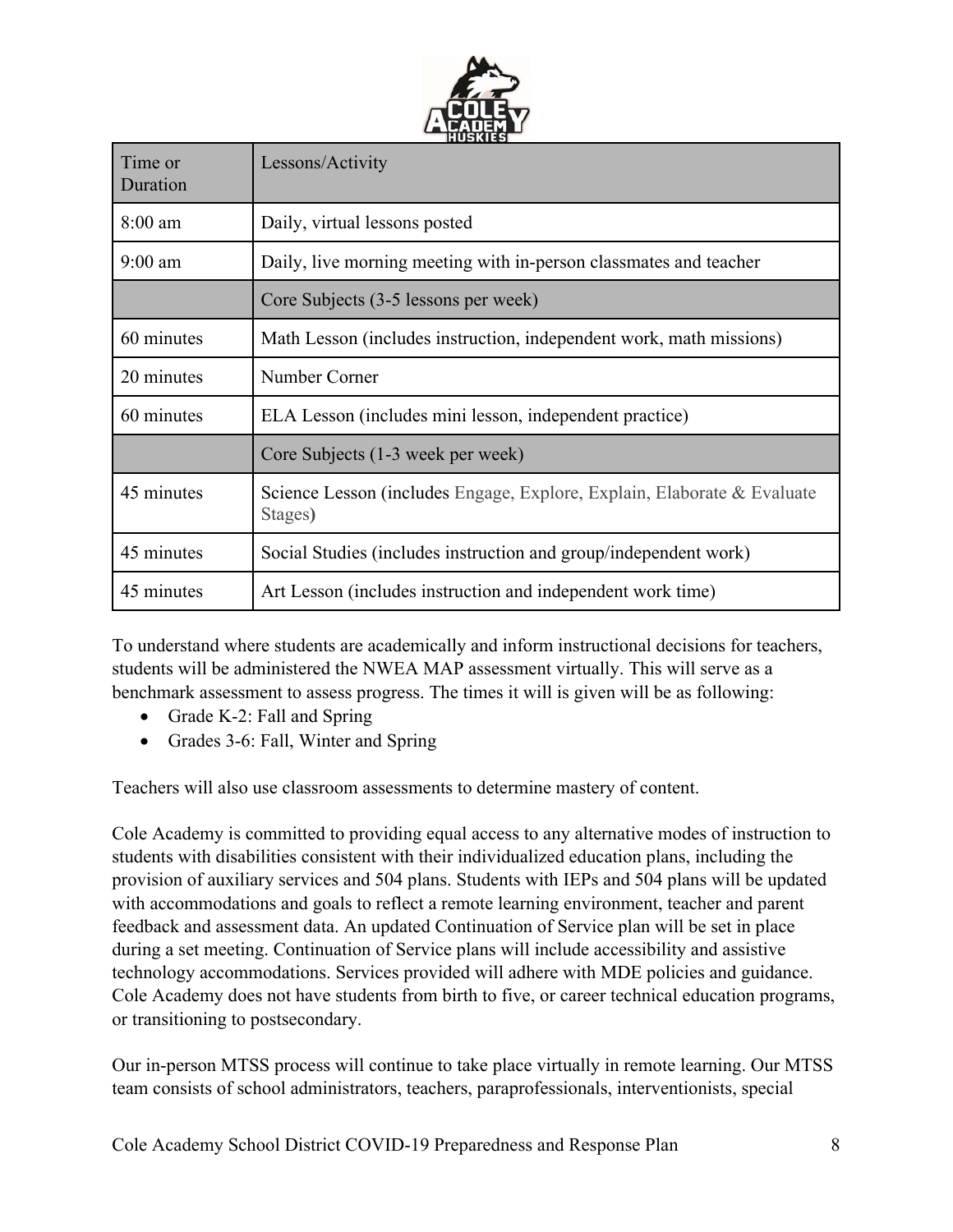

education teacher and necessary axillary staff. Teachers will identify students at-risk academically or behaviorally by filling out a form and submitting it to building administration and interventionists. Students receiving additional support or in need of additional support will be discussed at these monthly MTSS meetings.

Students receiving interventions will continue to do so in Remote Learning. Stakeholders will meet once a month to discuss and identify at risk students. Power standards based on Michigan PreK-12 standards will be identified and intervention support will be prioritized off these standards, with a focus on students in grades K-3. School specific data will be collected for all intervention programs to identify gaps in accessibility.

#### **Communication and Family Supports**

Cole Academy will continue to use various communication system in order to reach all of our families through multiple modes. These include, but are not limited to, phone calls, email, social medica, virtual meetings, mail, and home visits. Smore and Google Translate will ensure all communication may be given in each family's home language. Remote Learning expectations, daily instructional times, estimated workloads and grade- level proficiencies will be shared with families prior to the first day of school, Monday, August 24. This will be done through a virtual Family Information Night on August 20. Families will receive explicit instruction and support to access the grade-specific LMS and digital systems and tools. Workshops will take place periodically throughout the in-person learning school closure. Workshops and information will also be provided to families on appropriate, grade-specific strategies to help their student progress. This will be done through one-on-one conversations, provided resources or virtual workshops.

## **Professional Learning**

Cole Academy will adhere to our districtwide professional learning plan developed with teachers to provide ample opportunities for technology training. Cole Academy will partner with Ingham ISD to provide teachers with professional development surrounding remote teaching. These sessions will be offered to teachers and attended based on personal need. Teaching Tolerance will provide a three part, virtual professional learning series around equity and implicit-bias. Teachers will continue to collaborate through informal meetings, data dives and grade level meetings. At this time, teachers will share data surrounding student participation in remote learning from April 20 through June 10. This information, along with student growth data from March 2020 will be used to identify students who may need additional support. The NWEA MAP will also be given to garnish student data and progress. Teachers will be given specific remote teaching guidelines to establish consistency among the grades and guarantee teachers maintain an appropriate workload.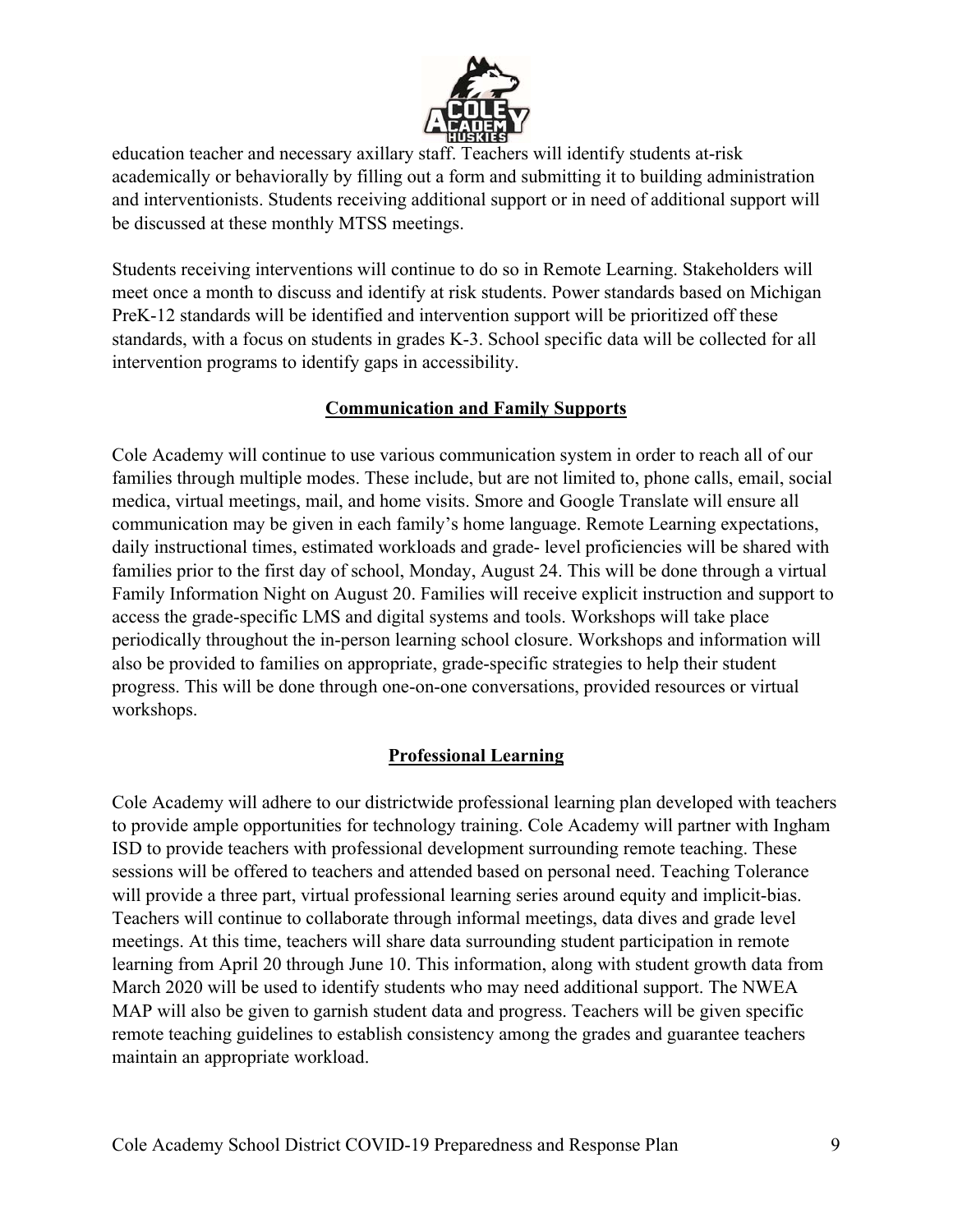

To prepare for the shift from in-person learning to remote learning, Cole Academy is currently surveying families to collect information on the number and type of devices to support remote learning. After August 3, staff members will call families who have not responded. With only 20% of responses District-wide, 60% of families have an appropriate number of devices for remote learning and 93% have access to high-speed internet. In order to ensure equitable access to learning for all our students, every attempt available will be made to supply students with a device. Additional devices have been purchased to meet demand. Desktops are also in triage to minimize the time that staff and students may be without a device. Physical packets will also be prepared for students with no or limited access to virtual learning.

Student attendance will be required in the same manner as in person instruction if they participate virtually, unless the student's guardian contacts school administration. Attendance will be recorded in one of three ways:

- Verification of physical existence: Physical existence is measured by logged contact with the school. This could include student communication or physical appearance in a virtual meeting.
- Evidence of Recent Activity: Student has completed and submitted the day's assignment.
- Two-Way Communication: Student and teacher have engaged in a two-way conversation

For students with access to virtual learning, submitted assignments will be graded in the same manner as in person instruction. Grade updates and feedback will be provided to students on their submitted assignment within their LMS. Teachers may also provide feedback and support via virtual meetings, email or phone calls as they are completed. Teachers will differentiate instruction within the platform to meet each students' needs and help them progress.

For students without access to virtual learning, or for students whose virtual learning isn't functional, submitted assignments will be graded in the same manner as in person instruction. Learning packets will be collected bi-weekly through a curbside service, mail or porch pick up. Teachers will review and grade the learning packet and provide a grade update and feedback during their weekly check in. Learning packets with grades and feedback will be returned to the student at the next bi-weekly curbside service, porch drop off or mail. A phone call will also be used as a follow up as needed. Work will be differentiated for each student based on progress and each students' needs.

Students will also have contact with their teacher through a weekly check in. At this time, teachers may give feedback, grades and the opportunity for students to self-assess their learning.

Cole Academy will employee a virtual teacher to assist in grades K-6 with online learning. An Educational Development Plan will be created for all virtual students.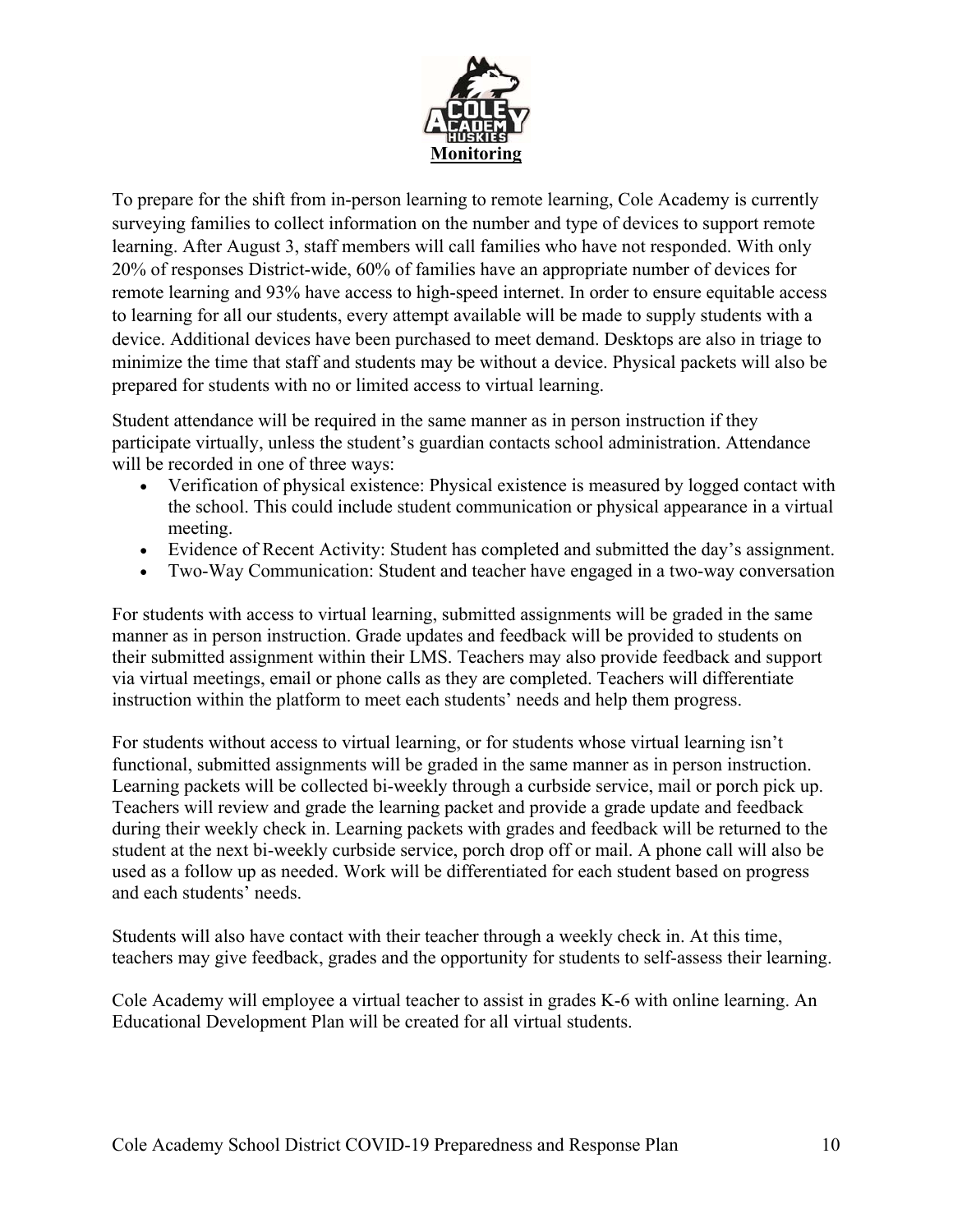

## **Phase 1, 2, or 3 Operations**

## **Facilities**

Cole Academy will audit necessary materials and disinfection supplies with our cleaning provider, Ellis Cleaning. Ellis cleaning will wear level-1 while performing cleaning duties. Cleaning and disinfection protocols will be executed according to the CDC School Decision Tree in order to maintain the schools in good working order to prepare for the subsequent return of students.

Cole Academy will not coordinate with Local Emergency Management Programs for supplies. Ellis Cleaning will handle procurement of supplies.

If Ingham ISD contacts Cole Academy, we will coordinate a contingency plan to coordinate the use of each campus for essential actions.

## **Technology**

To prepare for the shift from in-person learning to remote learning, Cole Academy is currently surveying families to collect information on the number and type of devices to support remote learning. After August 3, staff members will call families who have not responded. With 45% of responses District-wide, 67% of families have an appropriate number of devices for remote learning and 94% have access to high-speed internet. In order to ensure equitable access to learning for all our students, every attempt available will be made to supply students with a device. Additional devices have been purchased to meet demand. Desktops are also in triage to minimize the time that staff and students may be without a device.

To prepare for distribution, all devices have been tested for workability and WiFi or wiring capability. Additional accessories have been ordered and will continue to be ordered through the front office staff. Assets will also be tracked by the front office staff.

To distribute and collect devices, District administrators will serve as the single point of contact at each building to plan and coordinate device distribution. Every device will be sanitized prior to distribution and collection as well as prior to a repair or replacement and maintenance. All devices have also been tested for assignment submission using each grades LMS. All devices will be collected at the end of each trimester for maintenance. These devices will not be bagged at collection. A vendor is not need to assist with processing, returning and maintaining devices.

Devices will be monitored for usage and compliance with online programs through Google for Education Management Console. This will also be used to identify families to contact to troubleshoot problems with access. Relevant technology policies will also be updated in the Student Handbook to include remote learning.

Communication will be sent to families to explain our technology support plan. District administrators will serve as the single point of contact at each building to serve as a technology, "Help Desk." Staff will also receive information on platforms and tools in order to assist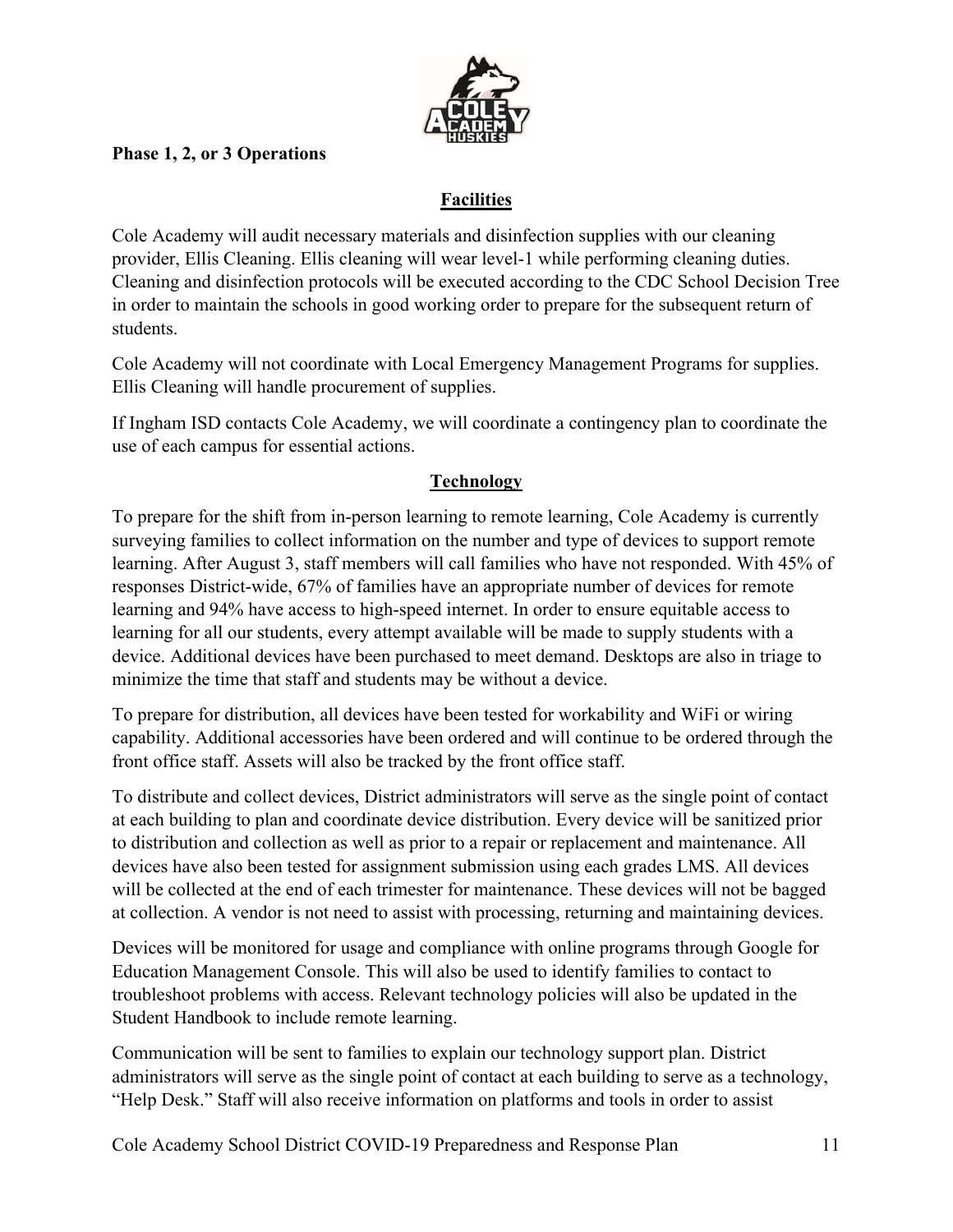

troubleshooting. If technology issues cannot be troubleshot internally, administration will contact our technology consultant. Cole Academy's technology consultant information will not be published on our District website. To minimize the time that students are without a device, priority will be given based on the family's level of need.

Cole Academy will not currently develop a District technology plan or family support plan prior to the start of the school year but will work towards creating these plans during our strategic planning throughout the 2020-2021 school year.

## **Budget, Food Service, Enrollment, and Staffing**

Cole Academy's 2020-2021 budget was developed using CARES act fund to increase technology and virtual programming for students and staff. All decisions were made with possible fluctuating enrollment and additional resources needed for remote learning.

Cole Academy is working with Okemos Food Service and our local health department to ensure food nutrition and meals are provided while in-building learning is suspended. Cole Academy will offer food distribution onsite to provide free meals for any child 18 and under and for young adults with special needs age 26 and under. Meals will be available curbside pick-up Monday and Thursday from 10-12pm and 4-6pm at East and 11:30-1:30pm and 4-6pm at Lansing. Monday pickup will include 3 breakfasts and 3 lunches. Thursday pickup will include 4 breakfasts and 4 lunches. Communication of food services will occur in a variety of channels including, but not limited to, email, phone blasts, District website, social media, food distribution, printed flyers and classroom LMS. At-risk students will be identified and contacted as needed.

Both campuses have assessed staff retention and preexisting conditions have been identified. Cole Academy District is currently fully staffed. At this time, there is no need to work with the MDE to understand hiring in a remote environment. Cole Academy works closely with legal counsel and our HR company, CS Partners, to update hiring procedures as needed.

In a remote learning environment, teachers are expected to post daily lesson plans by 8:00am. Teachers will maintain a 40 hour a week working following these expectations:

- Post lessons/activities at the indicated time on the schedule.
- Monitor and respond to each student's post/message within 24 hours with encouraging feedback.
- Communicate and troubleshoot with students and families who are struggling with curriculum and learning.
- Develop ways to meet individual student needs and develop plans for further differentiation.
- Use assessments and completed assignments to determine trimester grade.
- Report daily attendance.
- Conference with parents and students via phone or video, as needed.
- Maintain a healthy, manageable work-life balance.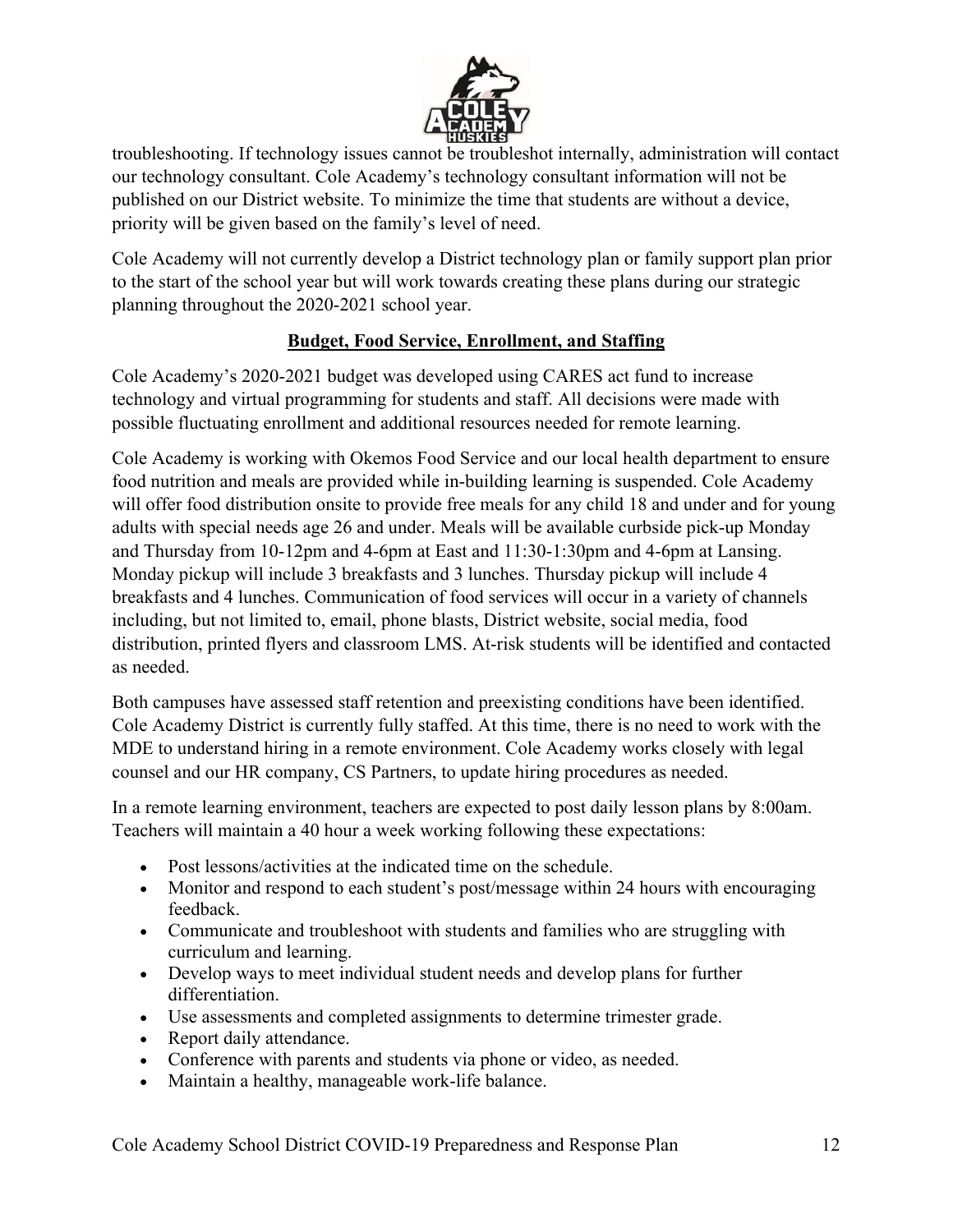

Other district employees will be utilized to help with teaching online, interventions, food distribution, assist with student check ins, make and distribute hard copy materials, conduct porch drop offs, and other as assigned by administration.

In a remote learning setting, students will follow the following expectations:

- Be responsible for your learning and know your schedule.
- Use Seesaw (K-3) and Google Classroom (4-6) to access assignments and to post completed assignments.
- Complete all required assignments by their due dates.
- Attend each morning meeting in order to check in for attendance and discuss targeted skills/schedules/daily tasks.
- Dress appropriately for virtual class meetings.
- Uphold Cole Academy behaviors and academic expectations.
- Comply with Cole Academy's Internet Acceptable Use Policy.

In a remote learning setting, parents and guardians will follow the following expectations:

- Establish routines and expectations for your student.
- Take an active role in helping your student process and complete their learning.
- Check your student's SEESAW or GOOGLE account daily.
- Follow attendance policies.
- Extend classroom learning by incorporating families discussions around content being taught.
- Define a physical space for your child's work.
- Check classroom communication platforms (DOJO, Remind, email, etc..) daily.
- Check the school website and communicate with office staff as needed.
- Communicate proactively with your student's teacher if your student needs support or cannot meet deadlines.
- Only contact your student's teacher during their office hours (these will vary depending on the teacher's schedule).
- Proactively seek out and communicate with school administrators as mental health needs arise.

Grade level time on learning recommendations will be provided to teachers. Teachers will communicate these expectations to parents at a virtual Family Information Night on Thursday, August 27 at 7:00pm.

Student attendance will be required in the same manner as in person instruction unless the student's guardian contacts school administration. Attendance will be recorded in one of three ways:

 Verification of physical existence: Physical existence is measured by logged contact with the school. This could include student communication or physical appearance in a virtual meeting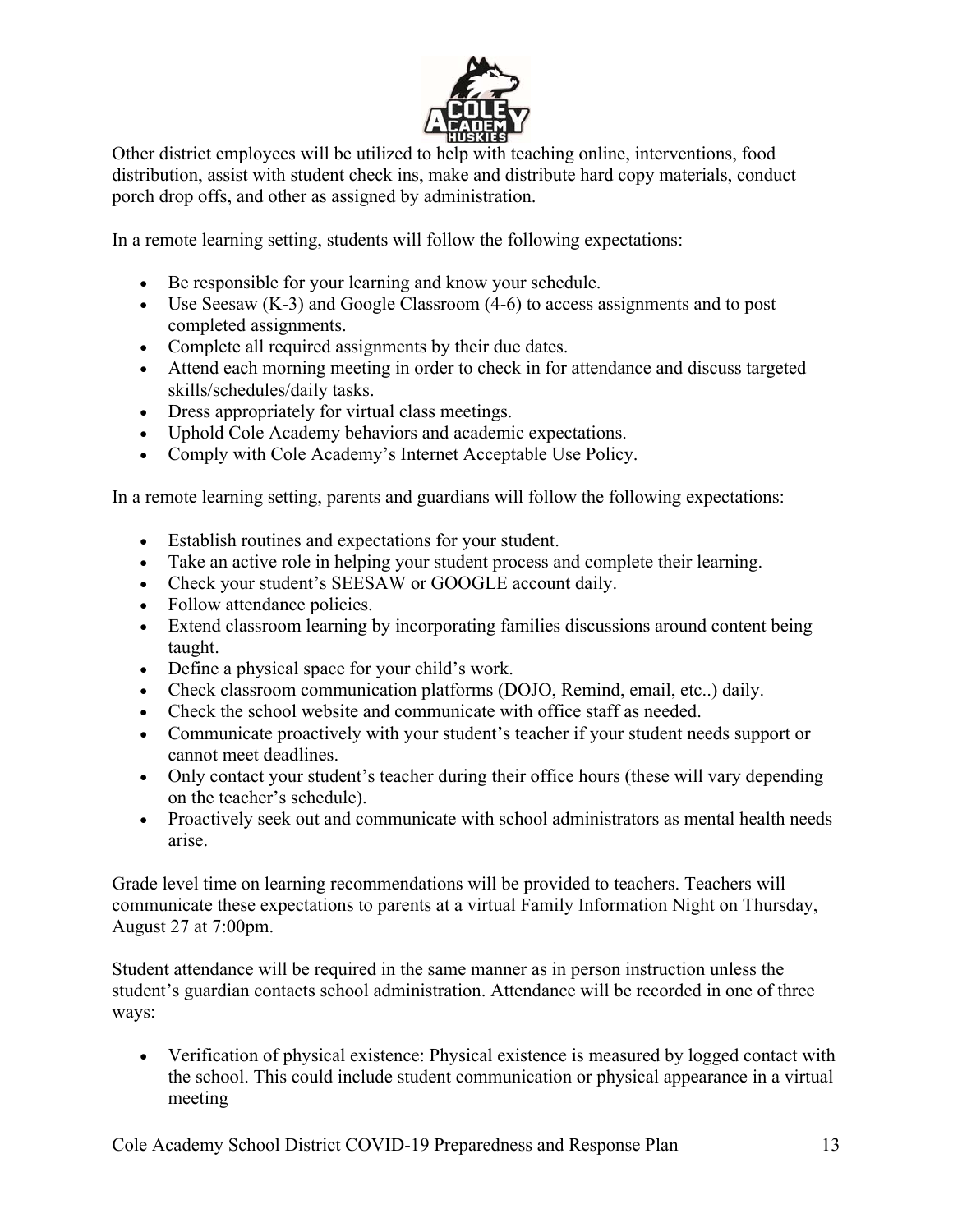

- Evidence of Recent Activity: Student has completed and submitted the day's assignment
- Two-Way Communication: Student and teacher engage in a two-way conversation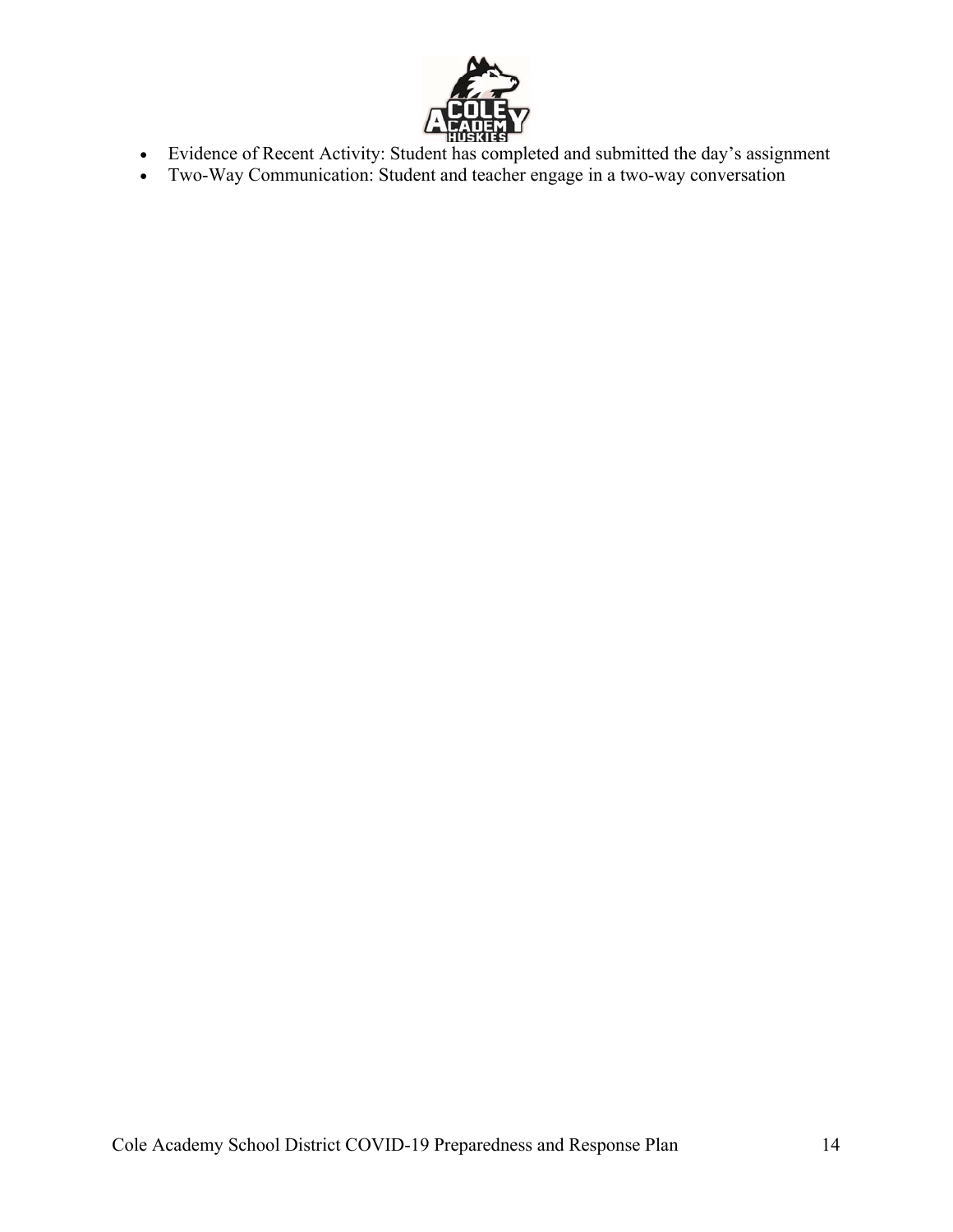

# **Plan for Operating during Phase 4 of the Michigan Safe Start Plan**

#### **Phase 4 Safety Protocols**

#### **Personal Protective Equipment**

Cole Academy will comply with all required PPE protocols during Phase 4 In-Person instruction. All Cole Academy staff will wear masks throughout their work day, except during their meals. Students in grades K-6<sup>th</sup> will wear masks in hallways, while moving through the cafeteria, and when using shared bathrooms. Students will not wear masks for meals. Cole Academy will supply staff with both disposable and washable face masks for their daily duties. Homemade masks will be washed daily by staff and disposable masks will be thrown away at the end of daily duties. Staff and students who are not medically able to wear masks will need to provide a physician's note indicating so. These students will wear an alternate covering such as a face shield during transitions and in hallways. Students who do not comply will be given a warning before their family is required to pick them up from school. If student continues to refuse, disciplinary action will be taken by building principal. Cole Academy staff who do not comply with the required protocol will be reported to HR and disciplinary action will be taken, if deemed necessary by HR.

Cole Academy will not require masks to worn by students who are in their home classroom or in a shared space with their own classmates in Grades K-5. Students in Grade 6 are required to wear their mask in their home classroom and in a shared space with their own classroom indoors. Grade 6 students may take off their mask when in an outside space, practicing social distancing.

#### **Hygiene**

Cole Academy will provide students and staff adequate supplies to support healthy hygiene behaviors. These supplies include hand sanitizer (with at least 60% alcohol), paper towels, soap, tissue. Proper hand washing techniques signs will all be present throughout the schools. Daily, extensive cleaning by a professional janitorial staff will ensure frequent checks on supply amounts in each building. There is access to portable hand sanitizing stations at the main doors of each school building. Classroom teachers and paraprofessionals will teach and reinforce handwashing with soap and water for at least 20 seconds and the safe use of hand sanitizer. Classroom teachers will set aside class handwashing time every 2-3 hours and explicitly teach how to cough and how to clean up afterwards. All instructional staff will limit sharing of personal items, such as writing utensils and art supplies, and work to keep students' personal belongings separate from others. Shared materials will be disinfected between use.

## **Spacing, Movement, and Access**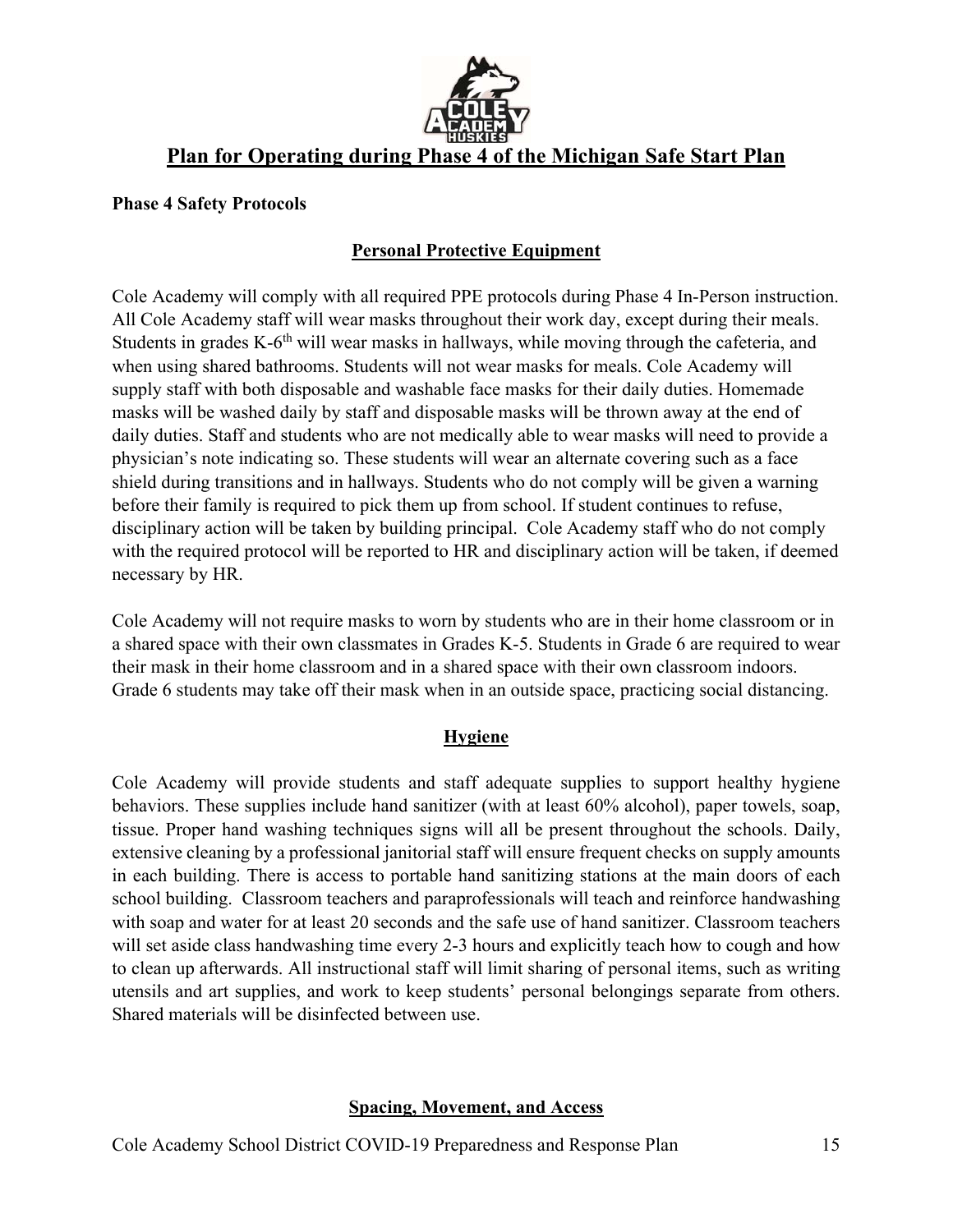

Cole Academy cannot space student work spaces six feet apart, however, in classrooms where larger tables are utilized students will be spaced as far apart as feasible. Classrooms using desks will arrange desks facing the same direction, if possible. Classrooms who use tables for student seating will limit the number of students at each table, if possible. Teachers will try to maintain social distancing as much as possible with students. Social distancing signs and reminders will be displayed throughout each building using floor decals and other markings to indicate six-foot intervals. Proper handwashing and social distancing signage will be used outside of shared bathrooms. In the rare case of an adult guest entering the building, that person will be screened for symptoms.

Cole Academy will not allow any family members and other guests in the school building except under extenuating circumstances. Classroom seating is not conducive for spacing students six feet apart due to size of the rooms.

## **Screening Students and Staff**

Cole Academy will cooperate with the local public health department regarding implementing protocols for screening students and staff. Students will have their temperature taken in their cars. Students who have a fever of 100.4 degrees or higher will not be permitted in the building. Parents will be given a form to screen students outlining the responsibility of the parent and the responsibility of the school. A recommendation for what parents should ask to screen from symptoms every day prior to sending students to school. It will be the parents responsibility to report to the school district if their student is experiencing symptoms or has had close contact with a person who tests positive for COVID-19.

Staff members will follow all CS Partners screening protocols. All staff members will check their temperature and complete a health screener when reporting to work. Staff members with a temperature 100.4 degrees or higher will not be permitted to report to work.

## **Testing Protocols for Students and Staff and Responding to Positive Cases**

Cole Academy will cooperate with the local public health department regarding testing protocols and response to a positive case. Cole Academy will notify the health department right away if we become aware of a case of COVID-19. The health department will assist in contact tracing. Other than select individuals, the person's identity will be kept confidential, following FERPA and HIPAA. The health department will determine who may have been exposed. These individuals are encouraged to contact their physician for testing recommendations. The health department will determine who should quarantine on a case by case basis.

Individuals who live in the same house as a COVID-19 positive person will be excluded from the school. If a household member of a person within the school is pending COVID-19 test results,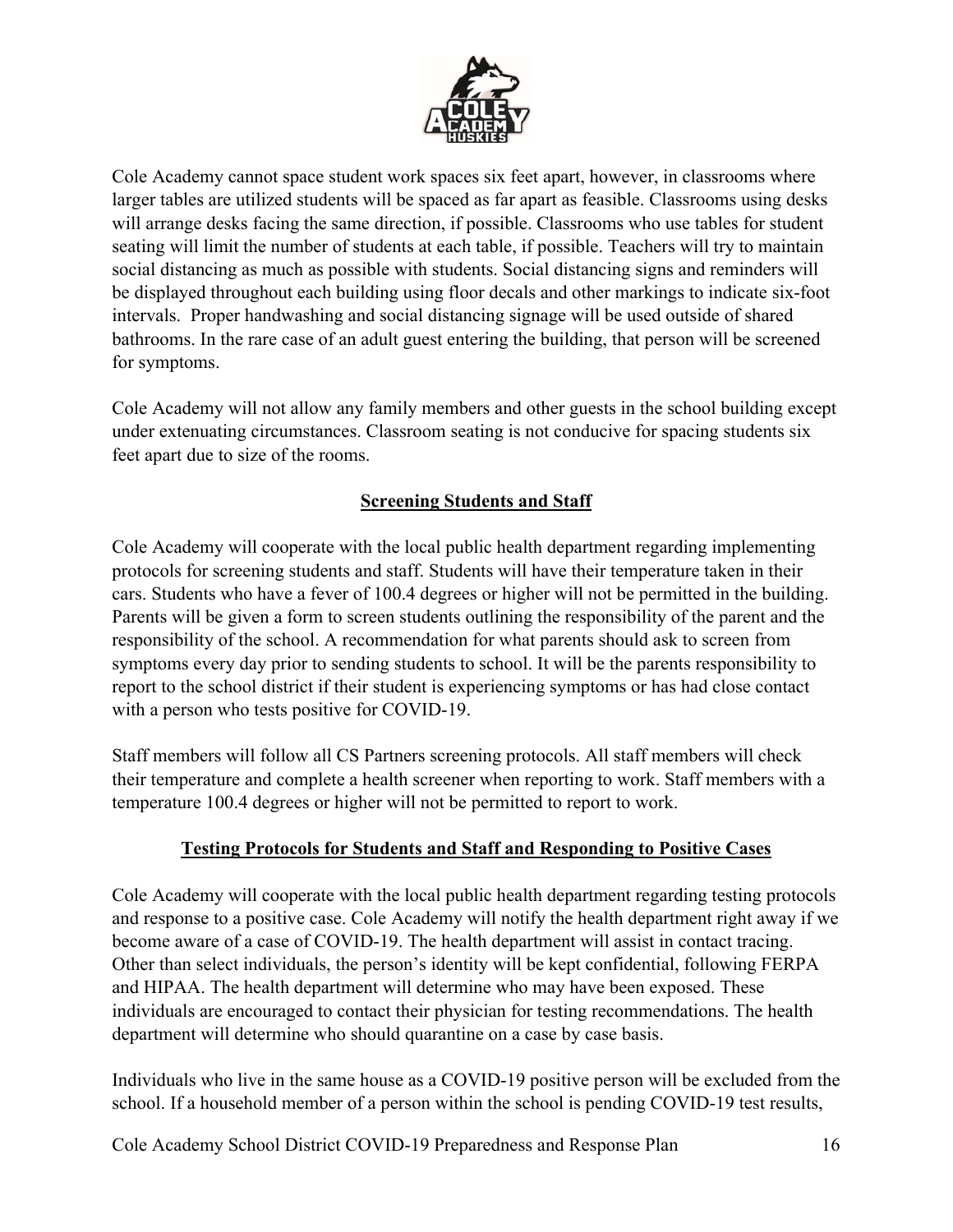

they will be excluded from the school until test results are in. If a household member within the school had close contact with a known positive COVID-19 case, the person within the school will monitor for symptoms.

#### **Responding to Positive Tests Among Staff and Students**

Cole Academy will cooperate with local public health departments if a confirmed case of COVID-19 is identified, while maintaining confidentiality. Cole Academy will collect the contact information for any close contacts of the affected individual. A person will be considered contagious starting 2 days before they started showing symptoms, or 2 days before their positive COVID-19 test if they are asymptomatic. Close contact with considered within 6 feet, for at least 15 minutes, of the affected individual.

If a student has symptoms of COVID-19 and tests positive with a nasal/throat swab, the student will be kept out of school until it has been at least 10 days from the first day they had symptoms AND they have had 24 hours with no fever and have improving symptoms. They must stay out of school until test results are available. There will not be a need to get a doctor's note to clear the student to school if they need these criteria.

If a student has symptoms of COVID-19 and no test for COVID-19 was done, the student will be kept out of school until it has been at least 10 days from the first day they had symptoms AND they have had 24 hours with no fever and have improving symptoms.

If a staff member has symptoms of COVID-19, they will be excluded from work and encouraged to follow up with their healthcare provider. They will not return until at least 10 days since symptoms first appeared and at least 24 hours with no fever without fever-reducing medication and symptoms have improved. Employees will not be required to provide a COVID-19 test result.

Each building has identified a quarantine area and a staff person to care for students who become ill at school. At our Lansing campus, the library will be used as a quarantine area and front office staff will be designated to care for ill students. At our East Lansing campus, our front office will be used as a quarantine area and office staff will be designated to care for ill students. Students who become ill with symptoms of COVID-19 will be placed in the designated quarantine area within the building and given a surgical face mask until they are picked up.

## **Food Service, Gathering, and Extracurricular Activities**

Cole Academy will prohibit whole school assemblies and field trips. Meals will be eaten in the gym/cafeteria and students will be eating at tables with as much space between them as feasible. Students will sit with their classmates. Classes' tables will be spaced six-feet apart. Serving and cafeteria staff will use barrier protection, gloves, face masks and face shields. Students and staff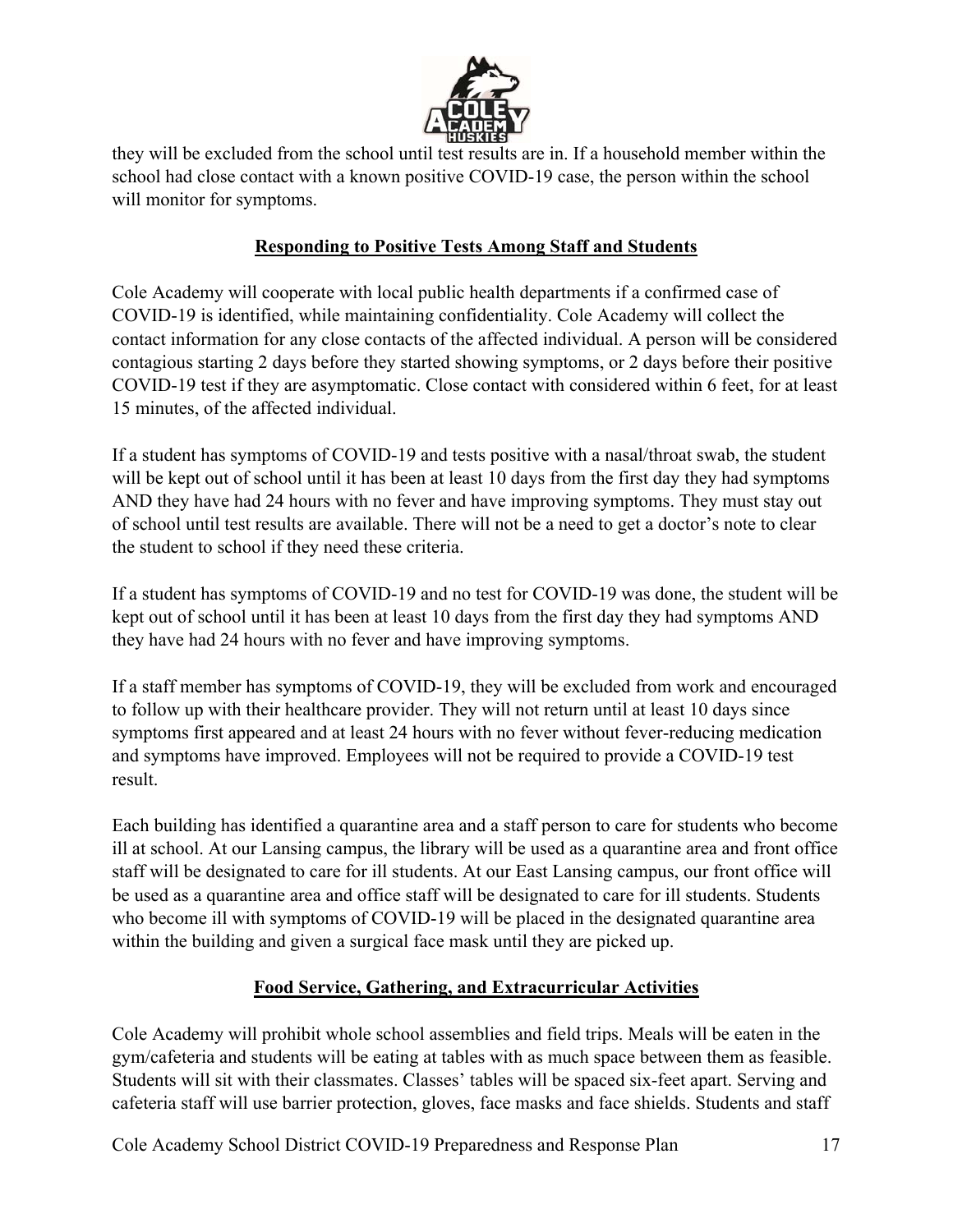

will wash hands before every meal and in-between class meal times as well as use disposable utensils. Extracurricular activities will be postponed until Phase 5.

Cole Academy will not use classrooms for meals at school.

Students who are learning virtually will be provided with the option to pick up a 5-day pack of food for breakfast and lunch. These will be distributed during scheduled weekly materials pick up on Mondays.

#### **Athletics**

Cole Academy does not have athletic teams or sports at either building therefore the protocols related to athletics are not applicable.

## **Cleaning**

Frequently touched surfaces will undergo cleaning at least every four hours with an EPAapproved disinfectant at both schools. All shared spaces at Cole Academy will be cleaned after every class use using an EPA-approved disinfectant. Student desks or tables will be wiped down in between use throughout the day. Playground structures will be cleaned weekly. Staff performing cleaning duties will wear gloves, surgical masks, face shield and store cleaning supplies away from children.

## **Busing and Student Transportation**

Cole Academy does not provide student transportation or busing, therefore the protocols related to busing and student transport are not applicable.

## **Medically Vulnerable Students and Staff**

Cole Academy will systematically review all current student plans for accommodating students with special healthcare needs and update their care plans as needed to decrease their risk for exposure to COVID-19. Cole Academy has established a process for students/families and staff to self-identify as high-risk for severe illness due to COVID-19 and will honor requests made for alternative learning or work assignments.

Following health department guidance, Cole Academy will require documentation from a medical professional to support student/staff inability to medically tolerate a facial covering. People who are unable to tolerate a facial covering will be asked to wear a plastic shield.

#### **Phase 4 Mental & Social-Emotional Health**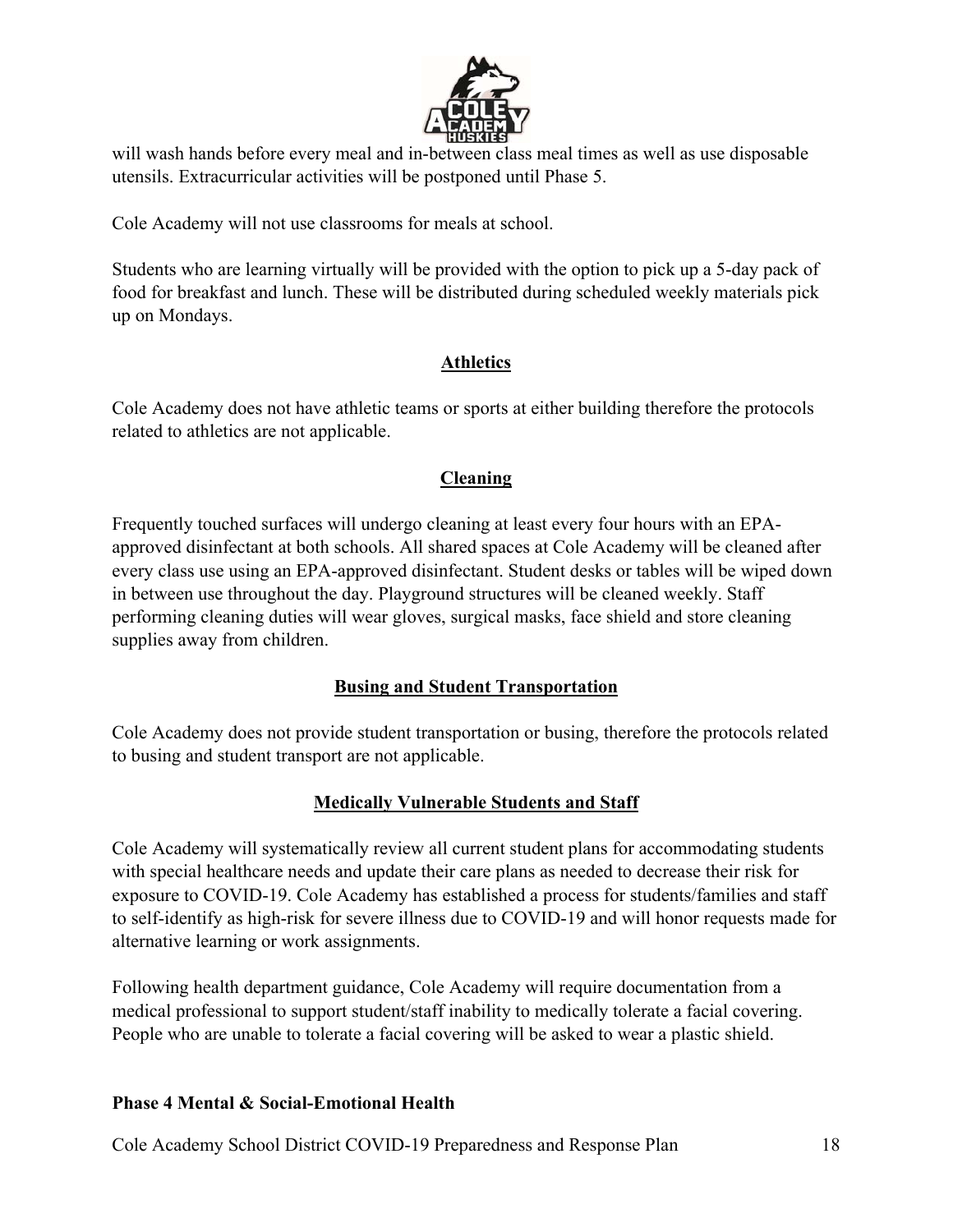

Cole Academy's mission for our students to "receive developmentally-appropriate instruction that allows for individual differences and learning styles in a safe, orderly, caring and supportive environment" is at the heart of our mental & social emotional well-being focus for the return to school. Our first step will be to develop a mental health screener with our district social worker and mental health liaison for all of students,  $K-6<sup>th</sup>$  grade. Second, both buildings will communicate to all stakeholders' various channels for addressing mental health concerns. These include but are not limited to direct access to the building principals via phone, direct email access to the District mental health liaison as well as emergency hotlines to outside mental health organizations.

Staff will be equipped with guidelines for identification and rapid referral processes for students at-risk mentally and emotionally. Select teachers and paraprofessionals have completed traumainformed training and all classroom teachers will receive step-by-step instructions for student referral. Self-care tools, and resources for students and families will be easily accessible and each building will utilize our district social worker for referrals, communications and public-facing wellness materials. Current and comprehensive wellness resources, including MDE resources, will be available to students, families, and staff at both campuses in central locations (office area, staff lounge, community hub boards, etc.) as well as through online avenues to cater to our virtual population.

Building administrators will promote staff self-care techniques and resiliency strategies for staff at our biweekly staff meetings. Building leadership will communicate the return to school transition, both in-person and online, to families while focusing on helping families recognize and anticipate normal behavioral responses to trauma, general best practices regarding trauma and children, as well as strategies to promote health and wellness and the destigmatization of COVID-19.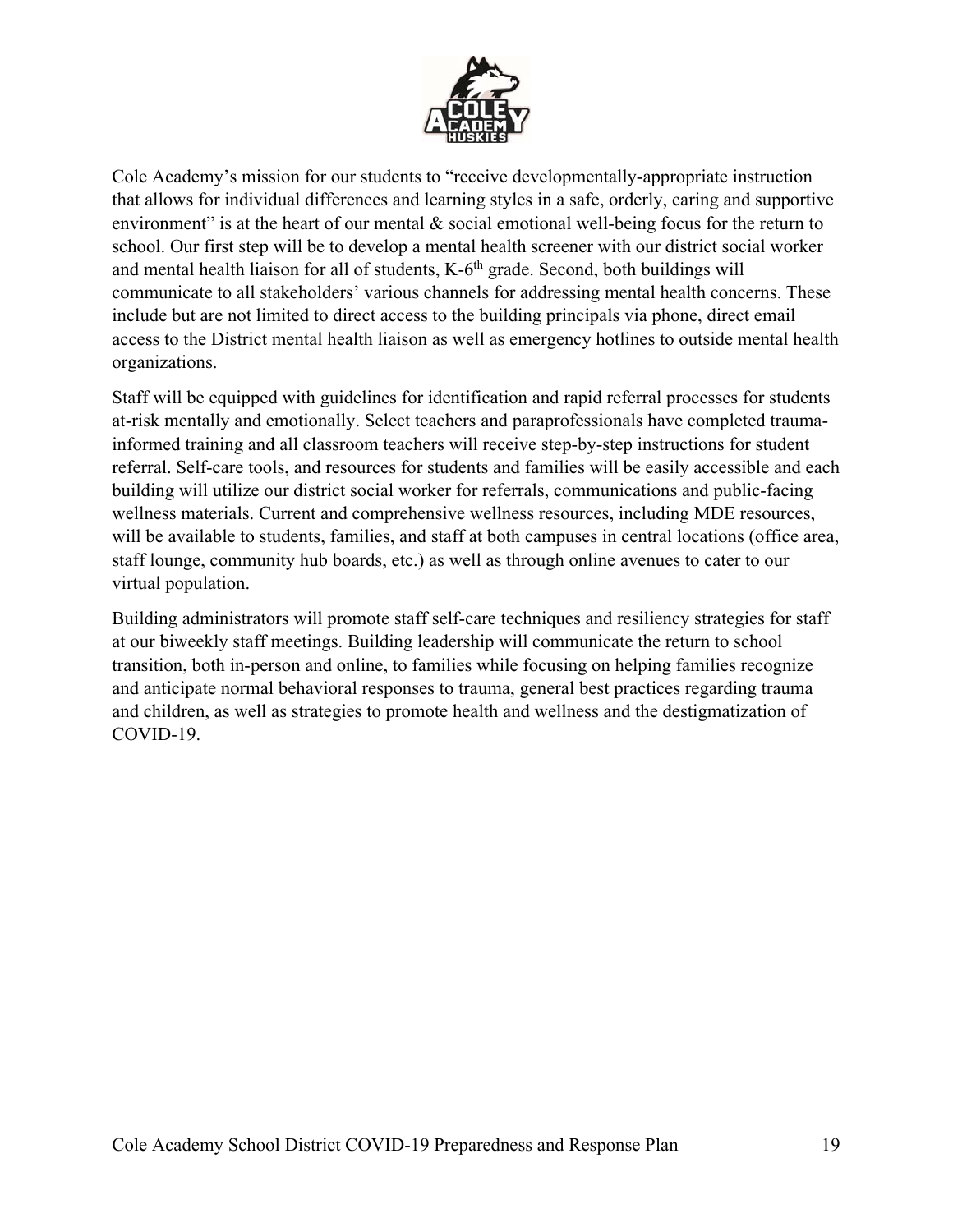

#### **Phase 4 Instruction**

#### **Governance**

Cole Academy's Return to Instruction and Learning Committee is comprised of Board members, District CAO; Stacey Johnson, and building principal Annie Jasonowicz as well as lead teachers and parents. Family received a Return to School survey on Friday June 19<sup>th</sup>. Staff received a Return to School survey on Wednesday July 8<sup>th</sup>. The district's remote learning plan has been revamped using feedback from families and staff with the understanding that at some point during the school year we will return to Phases 1-2-3. The updated plan will be shared electronically and again with all families at scheduled Family Information Nights.

#### **Instruction**

For the 2020-21 school year, the board of education will allow instruction of all courses normally taught as traditional/seated courses to be adapted for delivery in a virtual format.

Cole Academy's two options for learning will both deliver standards-based curricula using high quality instructional materials and resources. Expectations for both school leaders and teachers during remote learning were developed together for best practices, assessment expectations, differentiation methods, inclusion of social and emotional learning as well as clear expectations of daily learning times and subject per grade. Cole Academy's instructional vision ensures;

- Every student, no matter what option they choose for instruction, will start the year with access to grade-level instruction and high-quality, standards based instructional materials in every core subject.
- Every student will be assessed on their understanding of prerequisite skills and gradelevel proficiencies using formative, screening and diagnostic assessments.
- Social and Emotional learning will be addressed with a focus on strengthening student connections.

District teachers will work to identify power standards based on Michigan preK-12 standards that identify the major work of their grade level and prioritize those for learning to accelerate instruction. Students with IEPs and 504 plans will be updated with revisions made necessary to the student's needs and delivery method with parent input. Intervention and support services will be provided based on programs and learning environments. General education and special education teachers will collaborate delivery methods for each student based on their choice in instructional method (face-to-face or virtual) in terms of assessments and IEP outlined instruction. School specific inventories will be collected for all intervention programs and services available to students to identify gaps in accessibility. Students with IEP services, who choose virtual learning will have updated Continuation of Services plan for resource room, social work, occupational therapy, physical therapy, and/or speech and language services.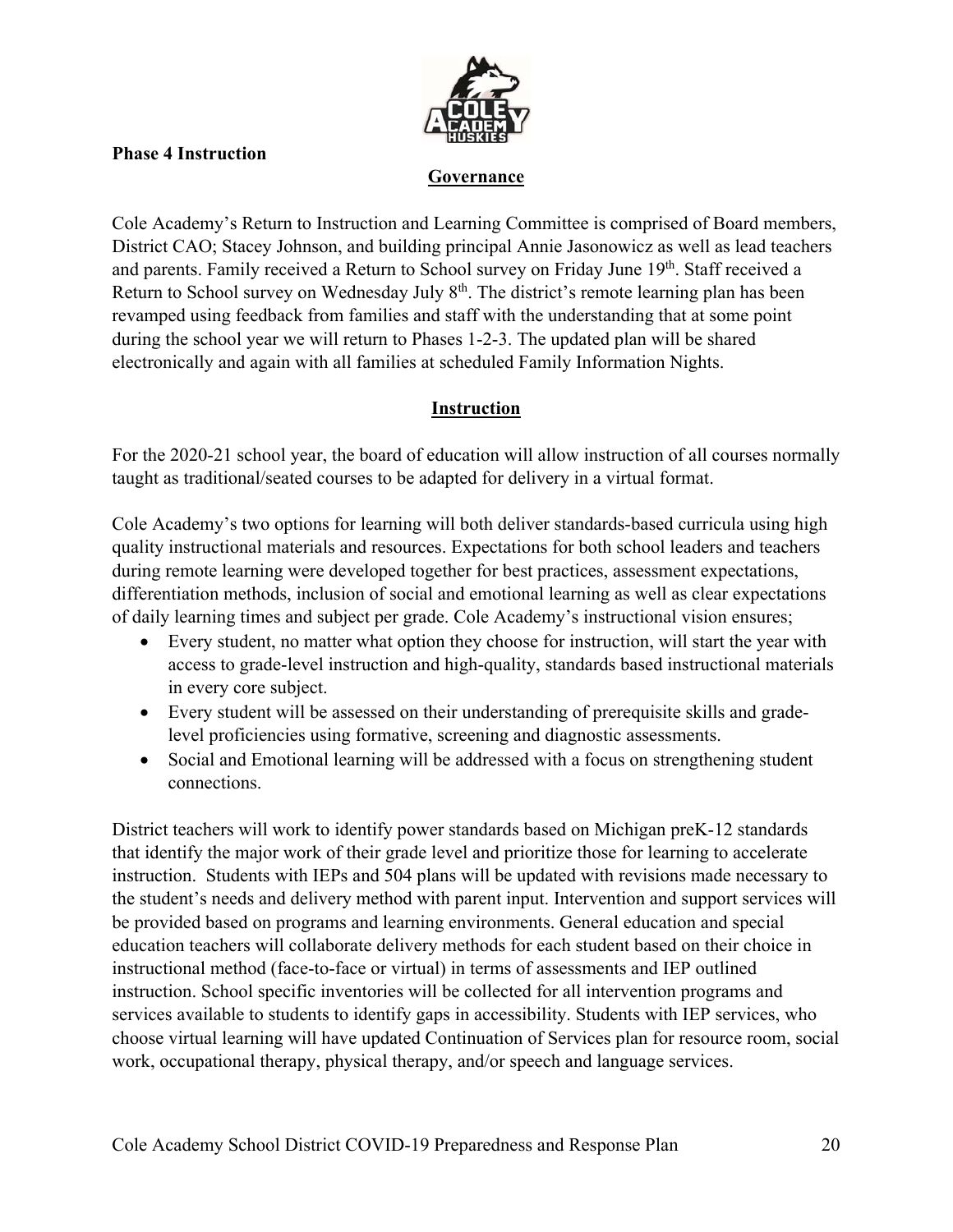

Cole Academy will continue to use various communication systems in order to reach all of our families through multiple modes (i.e. all calls, email, social media, virtual meetings). Return to school expectations, schedules, assessments and plans for different scenarios will be provided to families prior to the first day of school on Monday, August 24, 2020. Families will also be given resources to offer support and training for digital systems used for instruction, digital literacy resources (Waterford, IXL) and strategies for supporting their student's learning at home prior to the start of school.

Cole Academy will employee a virtual teacher to assist students and teachers. They will help upload lessons, respond to student and parent questions, provide interventions, set up small group and whole group Zoom, provide technology support, etc. Each student who is learning virtually will have an Educational Development Plan.

Cole Academy does not have students transitioning to post-secondary schooling.

## **Professional Learning**

Cole Academy will offer our staff adequate time and opportunities to plan for identifying power standards based on Michigan preK-12 standards in order to prioritize those for learning to accelerate instruction. Teachers will have data on every student in their classroom relating to each student's participation in virtual learning from April 20, 2020 through June 10, 2020. This information along student growth data from March 2020 will be used to identify students who potentially need additional support in whichever mode of instruction the student is using.

Cole Academy will not develop a new plan for professional learning around restorative practices, digital systems and their uses and remote learning. We will adhere to our districtwide professional learning plan developed with teachers to provide ample opportunities for technology training.

## **Instruction**

Cole Academy will ensure that every student has access to standards-based learning, assessments to determine their readiness as well as access to supports and scaffolds for their academic and social-emotional learning. Monthly checkpoints with building administrators will review student progress and data to determine the need for additional supports. Student IEPs will be reviewed with parents and teachers to determine if additional supports or time is needed due to the abrupt school closure in March. All teachers will explicitly teach the use of digital tools with their inperson students and their families in case of a return to Phase 1, 2, or 3.

Cole Academy will ensure all students have adequate connectivity and devices necessary to engage in virtual learning. Cole Academy will develop attendance systems for daily tracking of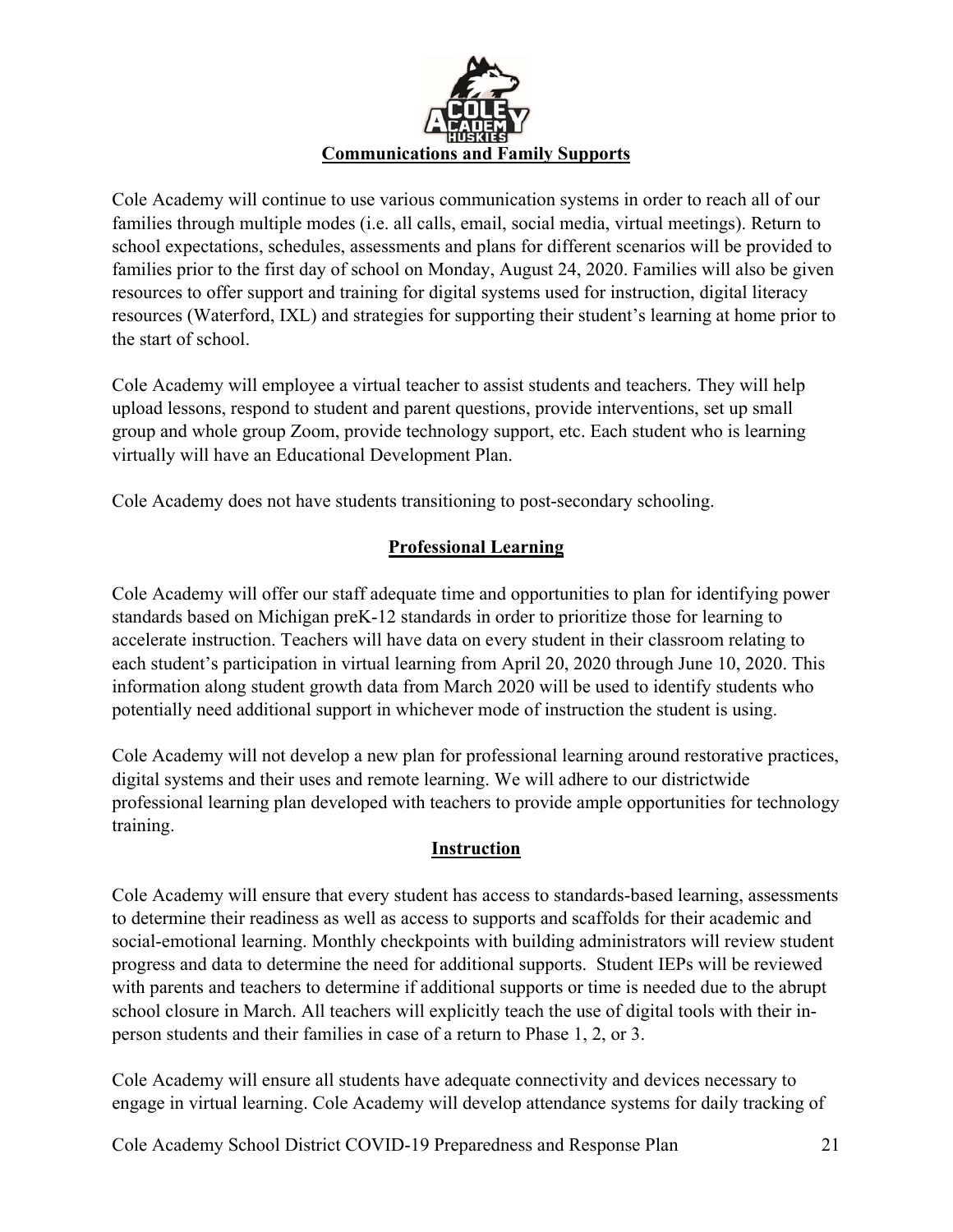

online participation. Teachers will provide feedback and/or grades based on the quality of student work with self-assessment and reflection opportunities.

#### **Phase 4 Operations**

## **Facilities**

Cole Academy, in conjunction with our cleaning provider, Ellis Cleaning, will audit necessary materials and disinfection supplies. Staff will have school-level guidance for cleaning and disinfecting all core assets. Frequently touched surfaces including light switches, door handles and bathrooms will be cleaned at least every four hours by custodial staff. Ellis Cleaning will receive changes in OSHA or CDC guidelines based on each buildings' status of community spread. Building administrators will meet with Ellis Cleaning monthly to review and make adjustments regarding cleaning and disinfection including prior to the start of school. Water fountains will be closed. Students may bring personal water bottles and use a water bottle station or sink to refill their bottles. Cole Academy has audited all buildings' rooms, size of rooms, ventilation systems, proper signage, and school security protocols. HVAC systems at our Lansing campus will be checked prior to school opening to ensure efficient operation. Air filters will be assessed and changed if necessary, quarterly. Ellis Cleaning will wear level-1 surgical masks for cleaning and utilize the CDC School Decision Tree for protocols. Cole Academy will have a supply of level-1 face coverings available for our students and staff. Every classroom will be equipped with appropriate supplies for discarding waste upon entry and exit.

Cole Academy will not coordinate with Local Emergency Management Programs for supplies. Our district cleaning provider will handle procurement of supplies. Cole Academy does not have any additional facilities that could be used for learning. Cole Academy does not train Ellis Cleaning staff. Ellis Cleaning will not deep clean throughout the summer months, only through the school months and over short-term closures for resumption of school. Cole Academy does not employ school security personnel.

#### **Budget, Food Service, Enrollment and Staffing**

Cole Academy's 2020-2021 budget was developed using CARES act funding to increase cleaning services at both buildings. All decisions were made with possible fluctuating enrollment, additional resource needs and a decrease in funding in mind.

Cole Academy is working with Okemos Food Service and our local health departments to ensure food handling changes are implemented immediately and reflect real time health guidance.

All Cole Academy students will be dropped off to school via curbside service through parent/family transportation. Staff will be present during drop off from 7:45 am-8:15 am to oversee traffic. Dismissal will also be done in a curbside fashion. All families will have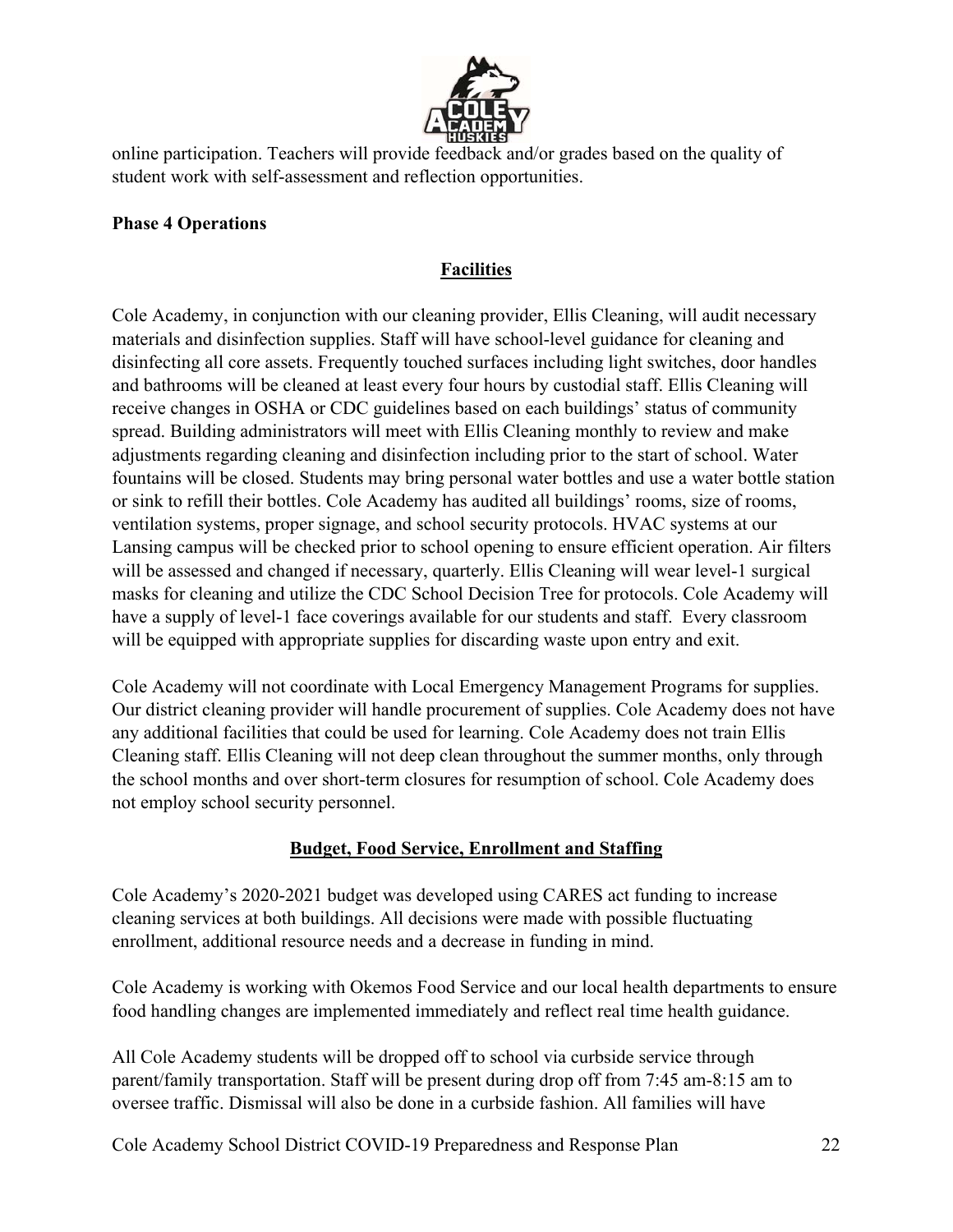

corresponding numbers to their students and students will be escorted to their car by a staff member. Dismissal will begin at 3:15 pm. Master schedules for each building will be distributed to families within the first week of school.

Both campuses have assessed staff retention and students with preexisting conditions have been identified. Cole Academy coordinates adult and student services with the Ingham Intermediate School District for both campuses. Cole Academy works closely with legal counsel and our human resources partner to address any potential liability concerns relative to COVID-19. All district staff but one is returning and the position has already been filled. Hiring due to Cole Academy East's expansion into third and fourth grade is complete and was conducted through both in-person and virtual interviews. All new staff will be oriented to old and new operational changes via their mentor teacher and building administrator.

Any policy and procedure changes will be shared with stakeholders prior to the start of school, Monday August 24, 2020. School handbooks will be updated with these new policies and procedures and distributed digitally or in print to parents/guardians for their review/signature. Foreseeable changes will include but are not limited to attendance changes, arrival/dismissal procedures, etc.… All changes will be reviewed with staff the week of August 17, 2020.

Cole Academy will be utilizing the Red Rover substitute system for guest teachers/paraprofessionals beginning Monday August 24, 2020. This a new system being used by the majority of the Ingham ISD's schools.

Cole Academy does not have a collective bargaining unit. Cole Academy does not have any underutilized staff to redeploy elsewhere.

## **Technology**

In the event that the Academy is required to close in-person instruction, Cole Academy has surveyed families to collect information on the availability of devices and connectivity in relation to virtual learning instruction demands. Despite the Phase, Cole Academy will have the ability to move to all remote learning based on our current data as we have worked to ensure equitable access to learning for all of our students. Our district administrators serve as the single point of contact/lead for technology issues and support. Our staff will be providing each other with training and support for remote learning for the classroom. All Wi-Fi access points and wired network devices have been tested. Device setup will be done by an outside vendor but technology support and asset tracking will be done internally. Each campus procedure for the distribution and return of devices is done by the front office staff and includes sanitization of devices going out and coming in, ordering of additional accessories, and conducting repairs.

Cole Academy will not develop a district technology plan or family support plan prior to the start of school but will work towards creating these plans during our Strategic planning throughout the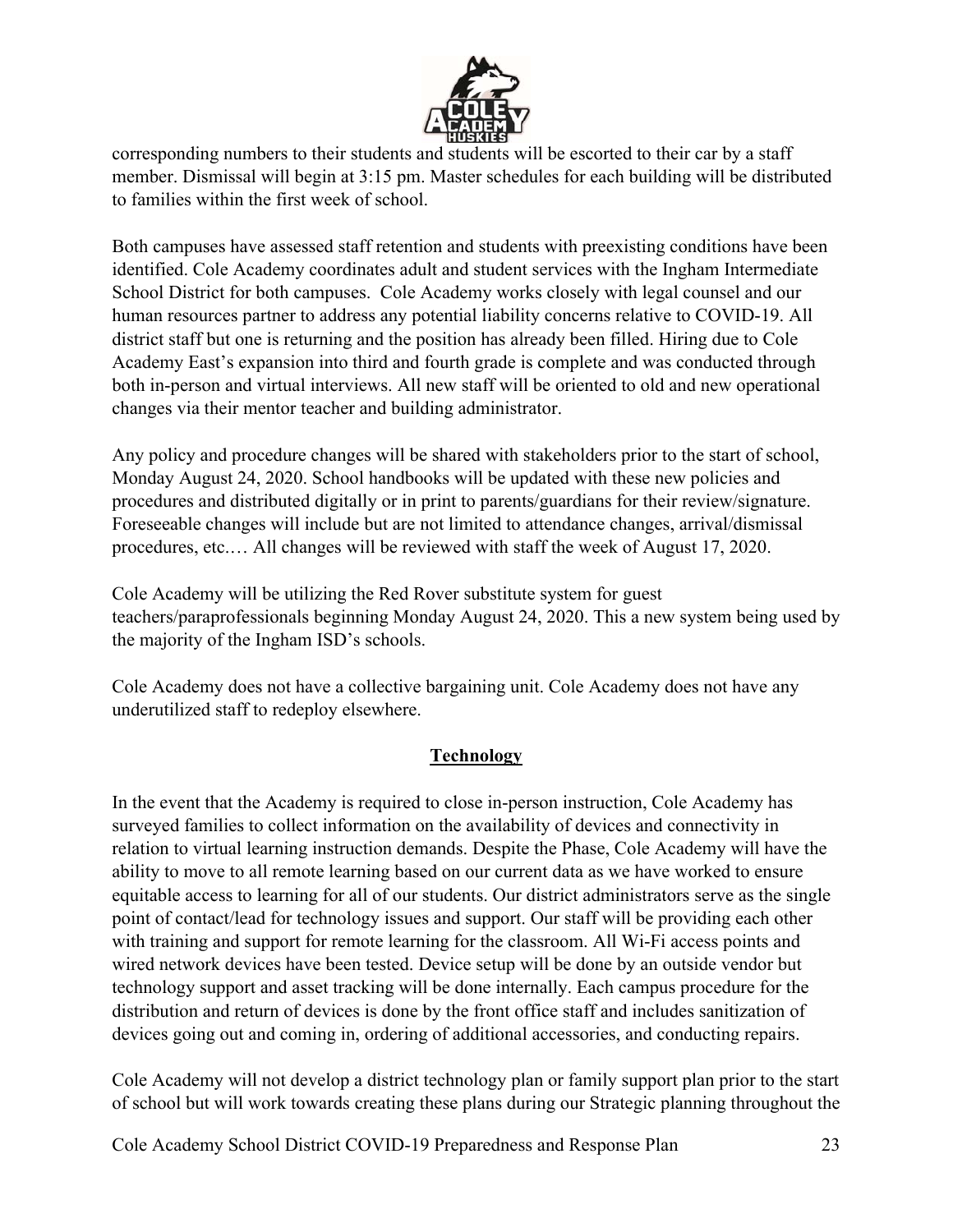

2020-2021 school year. Due to our small size, Cole Academy does not have the need to hire an outside vendor for maintaining devices, or assign technology process leaders, family technology liaisons, or on-site triage members. Devices will not be bagged during distribution or return.

#### **Transportation**

Cole Academy does not provide transportation, therefore the protocols related to busing and student transportation are not applicable.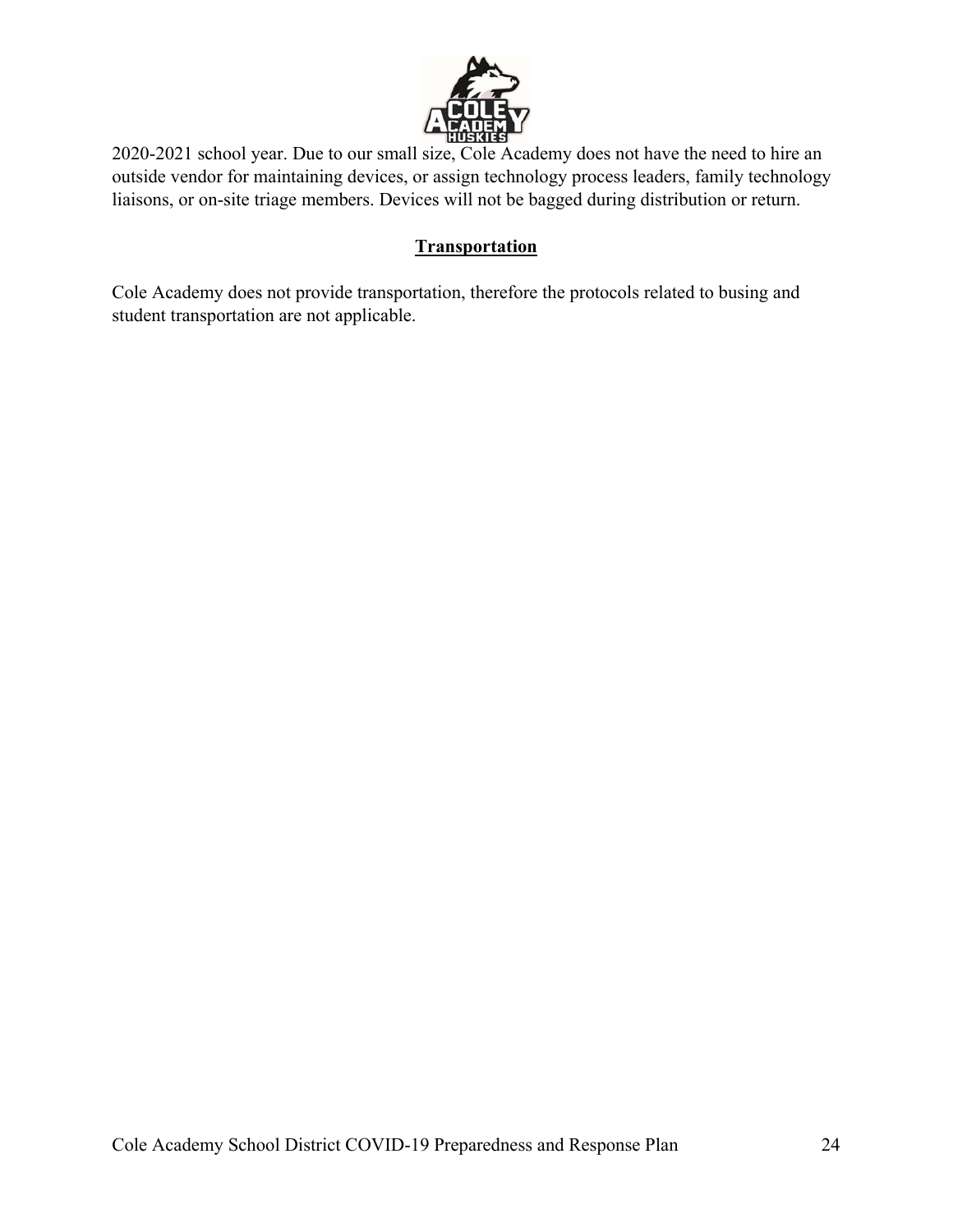

# **Plan for Operating during Phase 5 of the Michigan Safe Start Plan**

#### **Phase 5 Safety Protocols**

Differences between Phase 4 protocols and Phase 5 are written in *italicized* and **bold** font**.** 

## **Personal Protective Equipment**

*All Cole Academy staff and students in grades K-6th will wear masks in hallways, while moving through the cafeteria, and when using shared bathrooms. Students and staff will not wear masks for meal.* Cole Academy will supply staff with both disposable and washable face masks for their daily duties. Homemade masks will be washed daily by staff and disposable masks will be thrown away at the end of daily duties. Staff and students who are not medically able to wear masks will need to provide a physician's note indicating so. Students who do not comply will be given a warning before their family is required to pick them up from school. If student continues to refuse, disciplinary action will be taken by building principal. Cole Academy staff who do not comply with the required protocol will be reported to HR and disciplinary action will be taken, if deemed necessary by HR.

#### *Cole Academy will not require masks for staff and students who are in their home classroom or in a shared space with their own students/classmates.*

## **Hygiene**

Cole Academy will provide students and staff with adequate supplies to support healthy hygiene behaviors. These supplies include hand sanitizer (with at least 60% alcohol), paper towels, soap, tissue. Proper hand washing signs will all be present throughout the schools. Daily, extensive cleaning by a professional janitorial staff will ensure frequent checks on supply amounts in each building. There is access to portable hand sanitizing stations at the main doors of each school building. Classroom teachers and paraprofessionals will teach and reinforce handwashing with soap and water for at least 20 seconds and the safe use of hand sanitizer. Classroom teachers will set aside class handwashing time every 2-3 hours and explicitly teach how to cough and how to clean up afterwards. All instructional staff will limit sharing of personal items, such as writing utensils and art supplies, and work to keep students' personal belongings separate from others. Shared materials will be disinfected between use.

## **Spacing, Movement, and Access**

Cole Academy cannot space student work spaces six feet apart, however, in classrooms where larger tables are utilized students will be spaced as far apart as feasible. Classrooms using desks will arrange desks facing the same direction, if possible. Classrooms who use tables for student seating cannot face students in the same direction. Teachers will try to maintain social distancing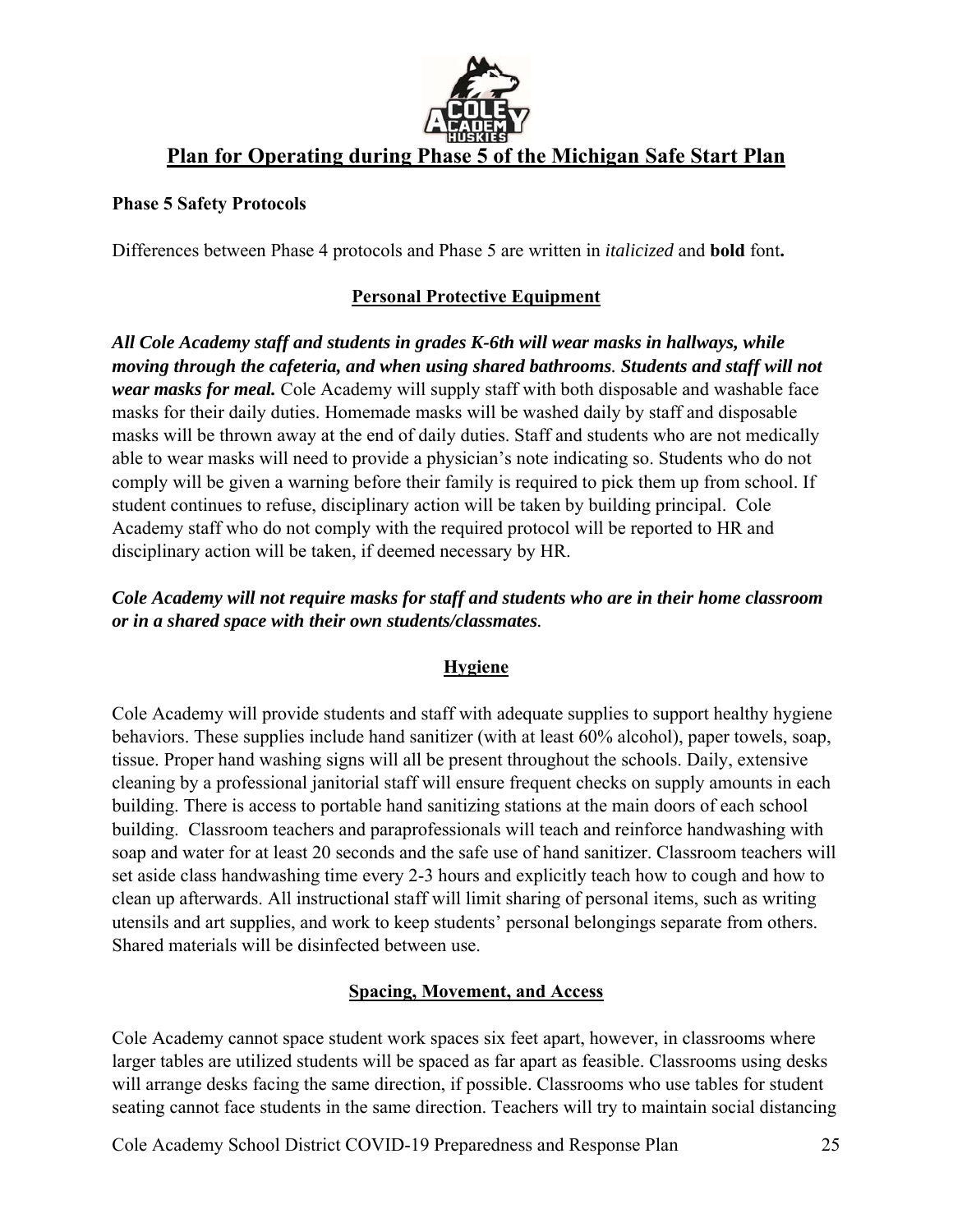

as much as possible with students. Social distancing signs and reminders will be displayed throughout each building using floor decals and other markings to indicate six-foot intervals. Proper handwashing and social distancing signage will be used outside of shared bathrooms. *Cole Academy will allow scheduled family members and other guests in the school building pending temperature screenings and masks as they move throughout the building*.

Classroom seating is not conducive for spacing students six feet apart due to size of the rooms.

#### **Screening Students and Staff**

Cole Academy will cooperate with the local public health department regarding implementing protocols for screening students and staff. Each building has identified a quarantine area and a staff person to care for students who become ill at school. At our Lansing campus, the library will be used as a quarantine area and front office staff will be designated to care for ill students. At our East Lansing campus, our front office will be used as a quarantine area and office staff will be designated to care of ill students. Students who become ill with symptoms of COVID-19 will be placed in the designated quarantine area within the building and given a surgical face mask until they are picked up**.** 

## **Testing Protocols for Students and Staff and Responding to Positive Cases**

Cole Academy will cooperate with the local public health department regarding implementing protocols for screening students and staff. Students and staff who show COVID-19 symptoms should wear a mask and be transported by designated persons or ambulance if clinically unstable for off-site testing. Cole Academy will follow guidelines and protocols set for each person's doctor in terms of next steps. All staff will be subject to self-screenings daily. Families will be notified of the presence of any positive test results to encourage closer observation for any symptom at home. These screenings include a temperature check and symptom/tracing questionnaire. Student and staff temperatures must be less than 100.4 degrees. Should a COVID-19 positive staff, student or family member be discovered, Cole Academy will contact the Ingham Health Department and Cole Academy East will contact the Mid-Michigan District Health Department for tracing and communication of the positive report.

#### **Responding to Positive Tests Among Staff and Students**

Cole Academy will cooperate with local public health departments if a confirmed case of COVID-19 is identified, while maintaining confidentiality, and in particular, must collect the contact information for any close contacts of the affected individual from two days before he or she showed symptoms to the time when he or she was last present at the school.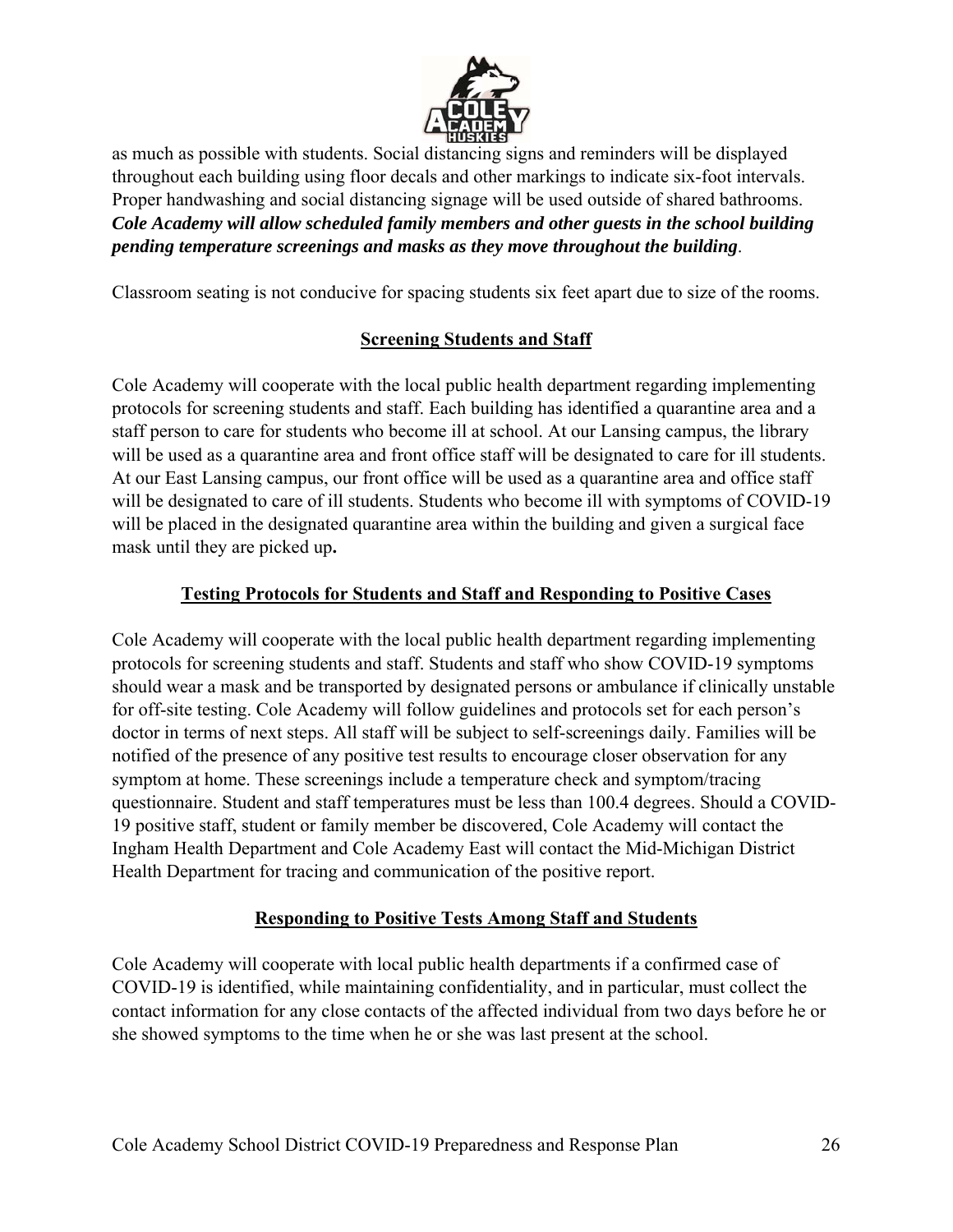

Cole Academy will prohibit whole school assemblies and field trips. Meals will be eaten in the gym/cafeteria and students will be eating at tables with as much space between them as feasible. Classes' tables will be spaced six-feet apart. Serving and cafeteria staff will use barrier protection, gloves, face masks and face shields. Students and staff will wash hands before every meal and in-between class meal times as well as use disposable utensils. *Extracurricular activities will continue only with the use of facial coverings used by staff and students.*

Cole Academy will not use classrooms for meals at school.

#### **Athletics**

Cole Academy does not have athletic teams or sports at either building, therefore the protocols related to athletics are not applicable.

## **Cleaning**

Frequently touched surfaces will undergo cleaning at least every four hours with an EPAapproved disinfectant at both schools. All shared spaces at Cole Academy will be cleaned after every class use using an EPA-approved disinfectant. Student desks or tables will be wiped down in between use throughout the day. Staff performing cleaning duties will wear gloves, surgical masks, face shield and store cleaning supplies away from children.

#### *Playground structures will not be cleaned weekly.*

#### **Busing and Student Transportation**

Cole Academy does not provide student transportation or busing, therefore the protocols related to busing and student transport are not applicable**.** 

#### **Medically Vulnerable Students and Staff**

Cole Academy will systematically review all current student plans for accommodating students with special healthcare needs and update their care plans as needed to decrease their risk for exposure to COVID-19. Cole Academy has established a process for students/families and staff to self-identify as high-risk for severe illness due to COVID-19 and will honor requests made for alternative learning or work assignments.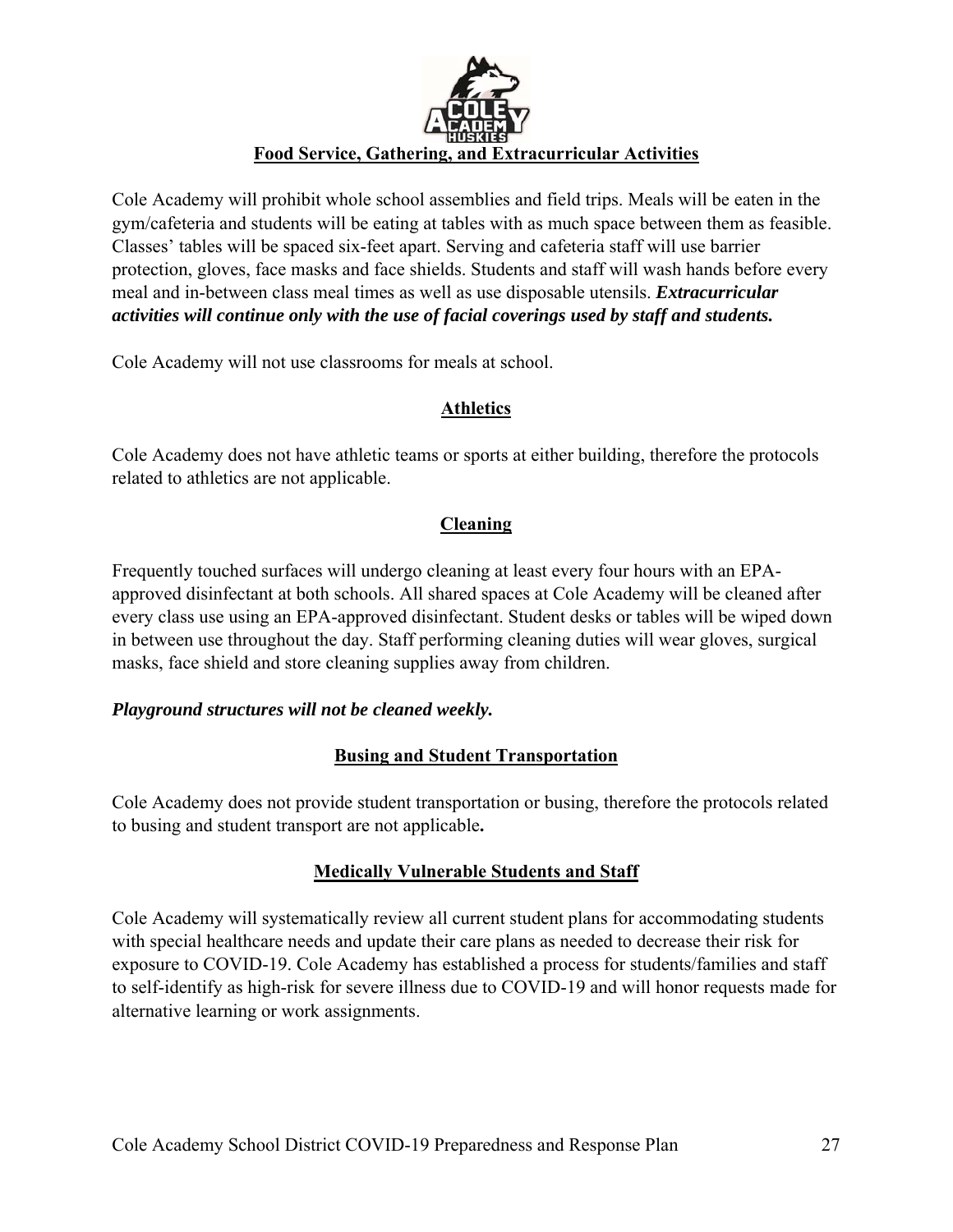

#### **Phase 5 Mental & Social-Emotional Health**

Differences between Phase 4 protocols and Phase 5 are written in *italicized* and **bold** font.

Cole Academy's mission for our students to "receive developmentally-appropriate instruction that allows for individual differences and learning styles in a safe, orderly, caring and supportive environment" is at the heart of our mental  $\&$  social emotional well-being focus for the return to school. Our first step will be to develop a mental health screener with our district social worker and mental health liaison for all of students, K-6th grade. Second, both buildings will communicate to all stakeholders' various channels for addressing mental health concerns. These include but are not limited to direct access to the building principals via phone, direct email access to the District mental health liaison as well as emergency hotlines to outside mental health organizations.

Staff will be equipped with guidelines for identification and rapid referral processes for students at-risk mentally and emotionally. Select teachers and paraprofessionals have completed traumainformed training and all classroom teachers will receive step-by-step instructions for student referral. Self-care tools, and resources for students and families will be easily accessible and each building will utilize our district social worker for referrals, communications and public-facing wellness materials. Current and comprehensive wellness resources, including MDE resources, will be available to students, families, and staff at both campuses in central locations (office area, staff lounge, community hub boards, etc.…) as well as through online avenues to cater to our virtual population.

Building administrators will promote staff self-care techniques and resiliency strategies for staff at our biweekly staff meetings. Building leadership will communicate the return to school transition, both in-person and online, to families while focusing on helping families recognize and anticipate normal behavioral responses to trauma, general best practices regarding trauma and children, as well as strategies to promote health and wellness and the destigmatization of COVID-19.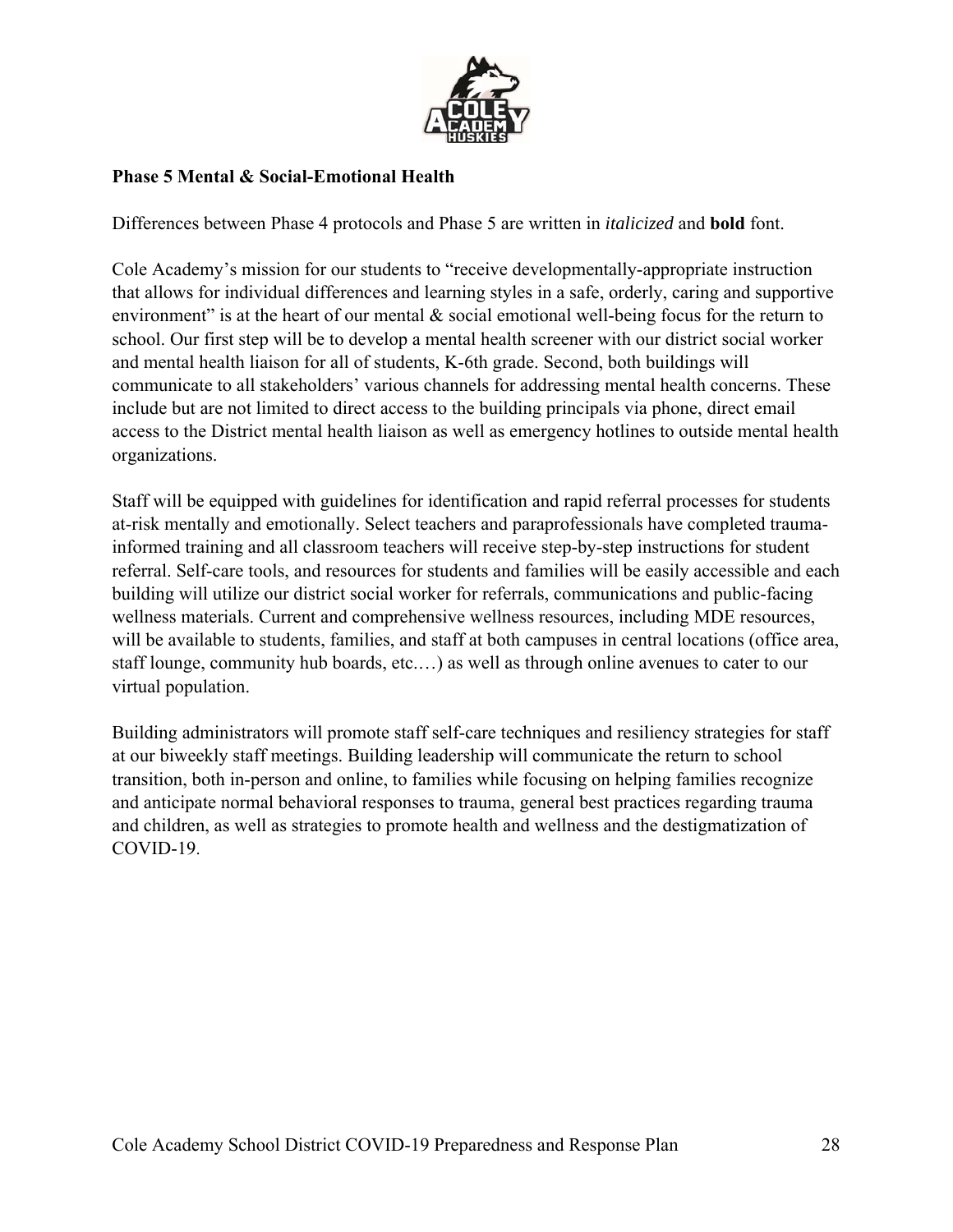

#### **Phase 5 Instruction**

Differences between Phase 4 protocols and Phase 5 are written in italicized and bold font.

#### **Governance**

Cole Academy's Return to Instruction and Learning Committee is comprised of Board members, District CAO; Stacey Johnson, and building principal Annie Jasonowicz as well as lead teachers and parents. Family received a Return to School survey on Friday June 19th. Staff received a Return to School survey on Wednesday July 8th. The district's remote learning plan has been revamped using feedback from families and staff with the understanding that at some point during the school year we may return to Phases 1-2-3. The updated plan will be shared electronically and again with all families at scheduled Family Information Nights.

## **Instruction**

For the 2020-21 school year, the board of education will allow instruction of all courses normally taught as traditional/seated courses to be adapted for delivery in a virtual format.

Cole Academy's two options for learning will both deliver standards-based curricula using high quality instructional materials and resources. Expectations for both school leaders and teachers during remote learning were developed together for best practices, assessment expectations, differentiation methods, inclusion of social and emotional learning as well as clear expectations of daily learning times and subject per grade. Cole Academy's instructional vision ensures;

• Every student, no matter what option they choose for instruction, will start the year with access to grade-level instruction and high-quality, standards based instructional materials in every core subject.

• Every student will be assessed on their understanding of prerequisite skills and gradelevel proficiencies using formative, screening and diagnostic assessments.

Social and Emotional learning will be addressed with a focus on strengthening student connections.

District teachers will work to identify power standards based on Michigan preK-12 standards that identify the major work of their grade level and prioritize those for learning to accelerate instruction. Students with IEPs and 504 plans will be updated with revisions made necessary to the student's needs and delivery method with parent input. Intervention and support services will be provided based on programs and learning environments. General education and special education teachers will collaborate delivery methods for each student based on their choice in instructional method (face-to-face or virtual) in terms of assessments and IEP outlined instruction. School specific inventories will be collected for all intervention programs and services available to students to identify gaps in accessibility. Students with IEP services, who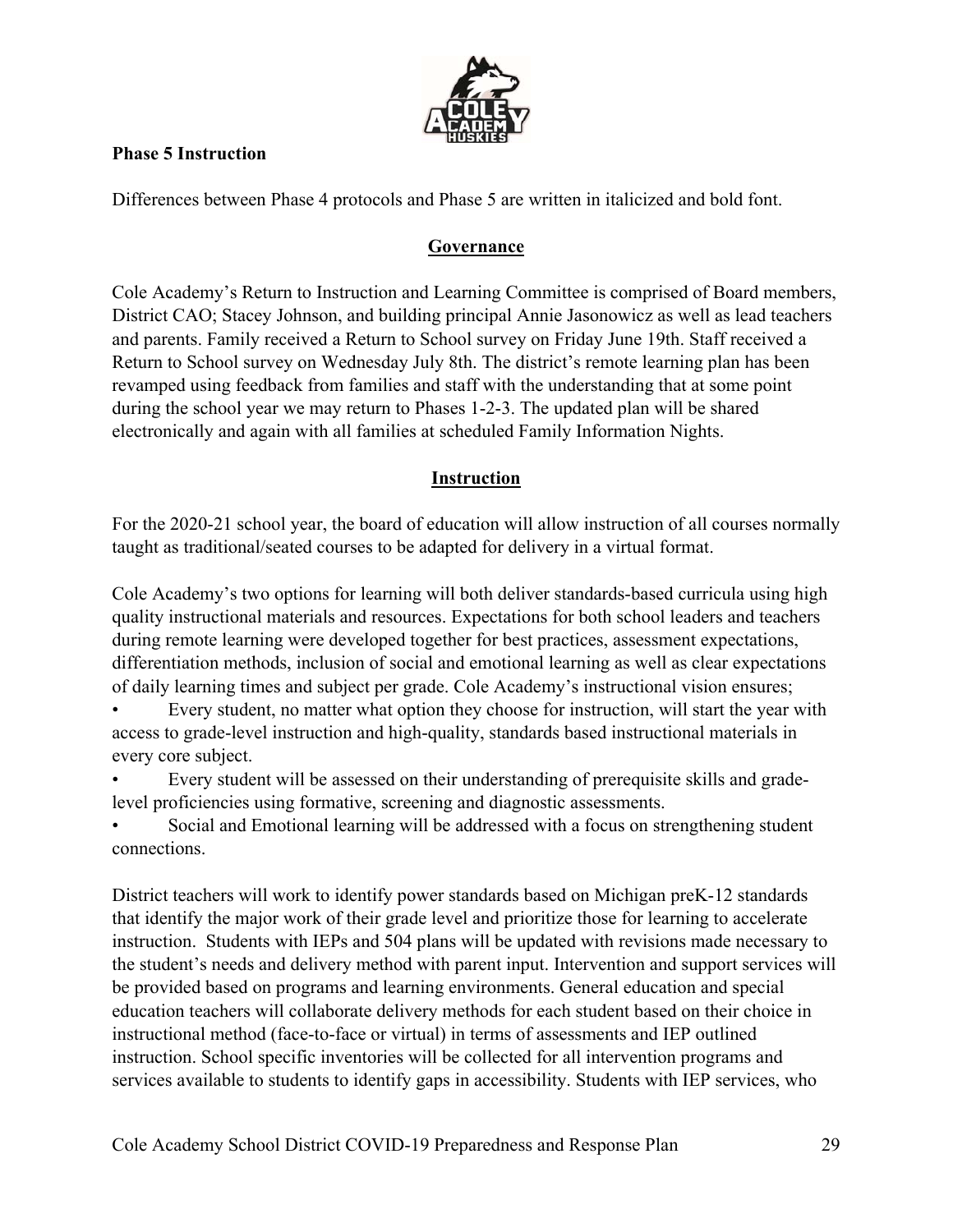

choose virtual learning will have updated Continuation of Services plan for social work, occupational therapy, physical therapy, and/or speech and language services.

Cole Academy does not have students transitioning to post-secondary schooling**.** 

## **Communications and Family Supports**

Cole Academy will continue to use various communication systems in order to reach all of our families through multiple modes (i.e. all calls, emails, social media, virtual meetings). Return to school expectations, schedules, assessments and plans for different scenarios will be provided to families prior to the first day of school on Monday August 24, 2020. Families will also be given resources to offer support and training for digital systems used for instruction, digital literacy resources (Waterford, IXL) and strategies for supporting their student's learning at home prior to the start of school.

## **Professional Learning**

Cole Academy will offer our staff adequate time and opportunities to plan for identifying power standards based on Michigan preK-12 standards in order to prioritize those for learning to accelerate instruction. Teachers will have data on every student in their classroom relating to each student's participation in virtual learning from April 20, 2020 through June 10, 2020. This information along student growth data from March 2020 will be used to identify students who potentially need additional support in whichever mode of instruction the student using.

Cole Academy will not develop a new plan for professional learning around restorative practices, digital systems and their uses and remote learning. We will adhere to our districtwide professional learning plan developed with teachers to provide ample opportunities for technology training.

## **Instruction**

Cole Academy will ensure that every student has access to standards-based learning, assessments to determine their readiness as well as access to supports and scaffolds for their academic and social-emotional learning. Monthly checkpoints with building administrators will review student progress and data to determine the need for additional supports. Student IEPs will be reviewed with parents and teachers to determine if additional supports or time is needed due to the abrupt school closure in March. All teachers will explicitly teach the use of digital tools with their inperson students and their families in case of a return to Phase 1, 2, or 3.

Cole Academy will ensure all students have adequate connectivity and devices necessary to engage in virtual learning. Cole Academy will develop attendance systems for daily tracking of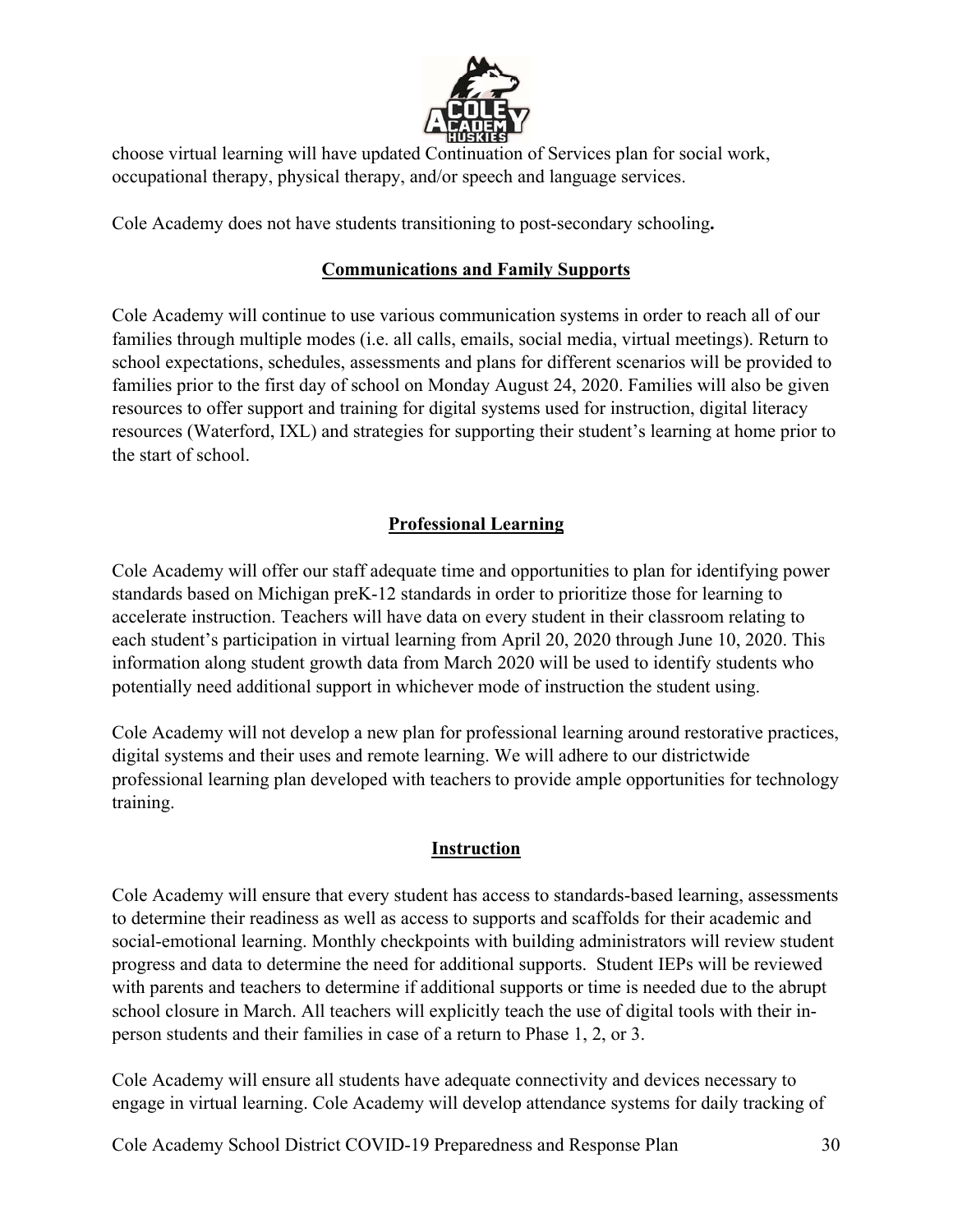

online participation. Teachers will provide feedback and/or grades based on the quality of student work with self-assessment and reflection opportunities.

## **Phase 5 Operations**

Differences between Phase 4 protocols and Phase 5 are written in italicized and bold font.

## **Facilities**

Cole Academy, in conjunction with our cleaning provider, Ellis Cleaning, will audit necessary materials and disinfection supplies. Staff will have school-level guidance for cleaning and disinfecting all core assets. Frequently touched surfaces will be cleaned several times a day. Ellis Cleaning will receive changes in OSHA or CDC guidelines based on each buildings' status of community spread. Building administrators will meet with Ellis Cleaning monthly to review and make adjustments regarding cleaning and disinfection including prior to the start of school. Cole Academy has audited all buildings' rooms, size of rooms, ventilation systems, proper signage, and school security protocols. HVAC systems at our Lansing campus will be checked prior to school opening to ensure efficient operation. Air filters will be assessed and changed if necessary, quarterly. Ellis Cleaning will wear level-1 surgical masks for cleaning and utilize the CDC School Decision Tree for protocols. Cole Academy will have a supply of level-1 face coverings available for our students and staff. Every classroom will be equipped with appropriate supplies for discarding waste upon entry and exit.

Cole Academy will not coordinate with Local Emergency Management Programs for supplies. Our district cleaning provider will handle procurement of supplies. Cole Academy does not have any additional facilities that could be used for learning. Cole Academy does not train Ellis Cleaning staff. Ellis Cleaning will not deep clean throughout the summer months, only through the school months and over short-term closures for resumption of school. Cole Academy does not employ school security personnel.

#### **Budget, Food Service, Enrollment and Staffing**

Cole Academy's 2020-2021 budget was developed using CARES act funding to increase cleaning services at both buildings. All decisions were made with possible fluctuating enrollment, additional resource needs and a decrease in funding in mind.

Cole Academy is working with Okemos Food Service and our local health departments to ensure food handling changes are implemented immediately and reflect real time health guidance.

All Cole Academy students will be dropped off to school via curbside service through parent/family transportation. Staff will be present during drop off from 7:45 am-8:15 am to oversee traffic. Dismissal will also be done in a curbside fashion. All families will have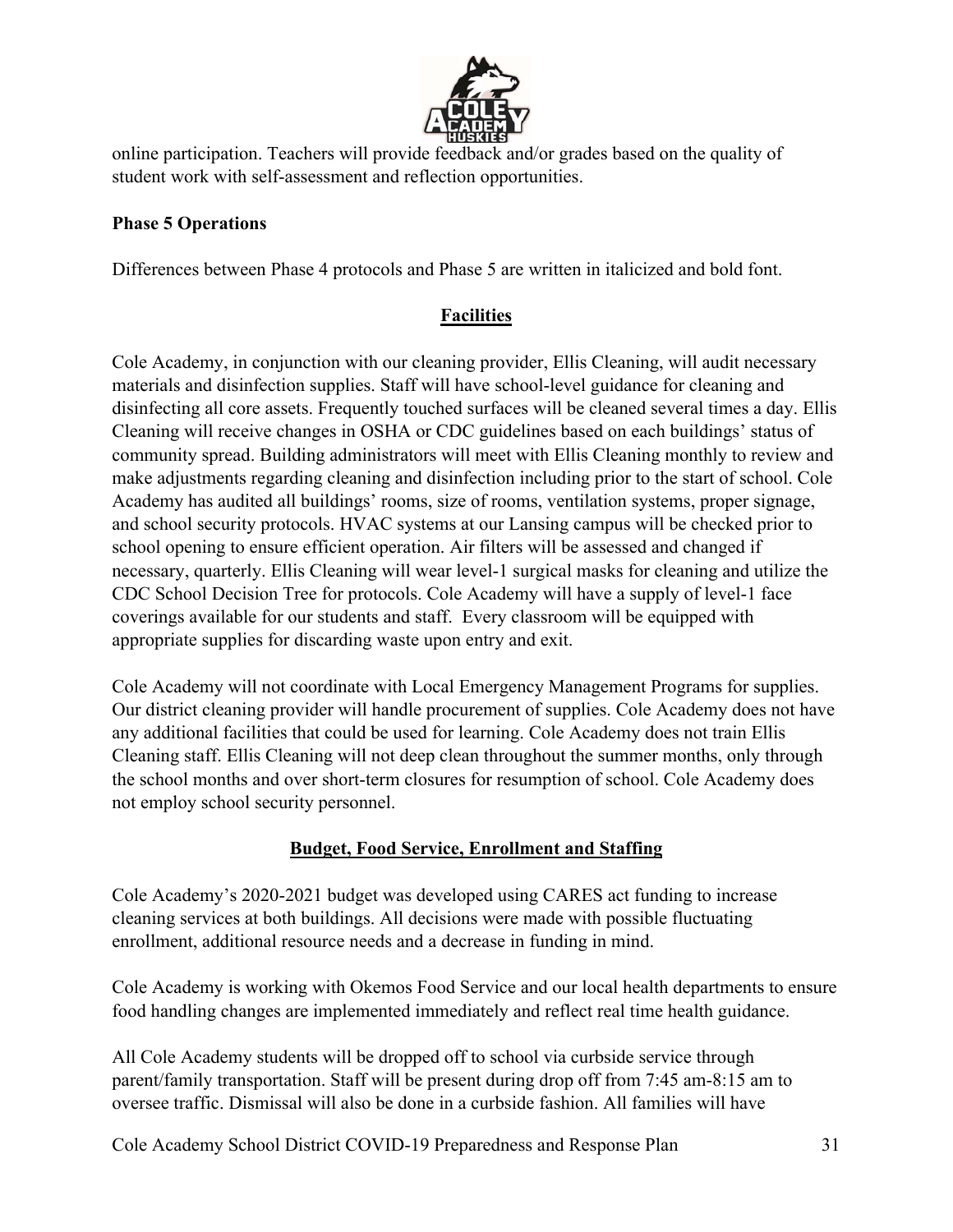

corresponding numbers to their students and students will be escorted to their car by a staff member. Dismissal will begin at 3:15 pm. Master schedules for each building will be distributed to families within the first week of school.

Both campuses have assessed staff retention and students with preexisting conditions have been identified. Cole Academy coordinates adult and student services with the Ingham Intermediate School District for both campuses. Cole Academy works closely with legal counsel and our human resources partner to address any potential liability concerns relative to COVID-19. All district staff but one is returning and the position has already been filled. Hiring due to Cole Academy East's expansion into third and fourth grade is complete and was conducted through both in-person and virtual interviews. All new staff will be oriented to old and new operational changes via their mentor teacher and building administrator.

Any policy and procedure changes will be shared with stakeholders prior to the start of school, Monday August 24, 2020. School handbooks will be updated with these new policies and procedures and distributed digitally or in print to parents/guardians for their review/signature. Foreseeable changes will include but are not limited to attendance changes, arrival/dismissal procedures, etc.… All changes will be review with staff the week of August 17, 2020.

Cole Academy will be utilizing the Red Rover substitute system for guest teachers/paraprofessionals beginning Monday August 24, 2020. This a new system being used by the majority of the Ingham ISD's schools.

Cole Academy does not have a collective bargaining unit. Cole Academy does not have any underutilized staff to redeploy elsewhere.

## **Technology**

In the event that the Academy is required to close for in-person instruction Cole Academy has surveyed families to collect information on the availability of devices and connectivity in relation to virtual learning instruction demands. Despite the Phase, Cole Academy will have the ability to move to all remote learning based on our current data as we have worked to ensure equitable access to learning for all of our students. Our district administrators serve as the single point of contact/lead for technology issues and support. Our staff will be providing each other with training and support for remote learning for the classroom. All Wi-Fi access points and wired network devices have been tested. Device setup will be done by an outside vendor but technology support and asset tracking will be done internally. Each campus procedure for the distribution and return of devices is done by the front office staff and includes sanitization of devices going out and coming in, ordering of additional accessories, and conducting repairs.

Cole Academy will not develop a district technology plan or family support plan prior to the start of school but will work towards creating these plans during our Strategic planning throughout the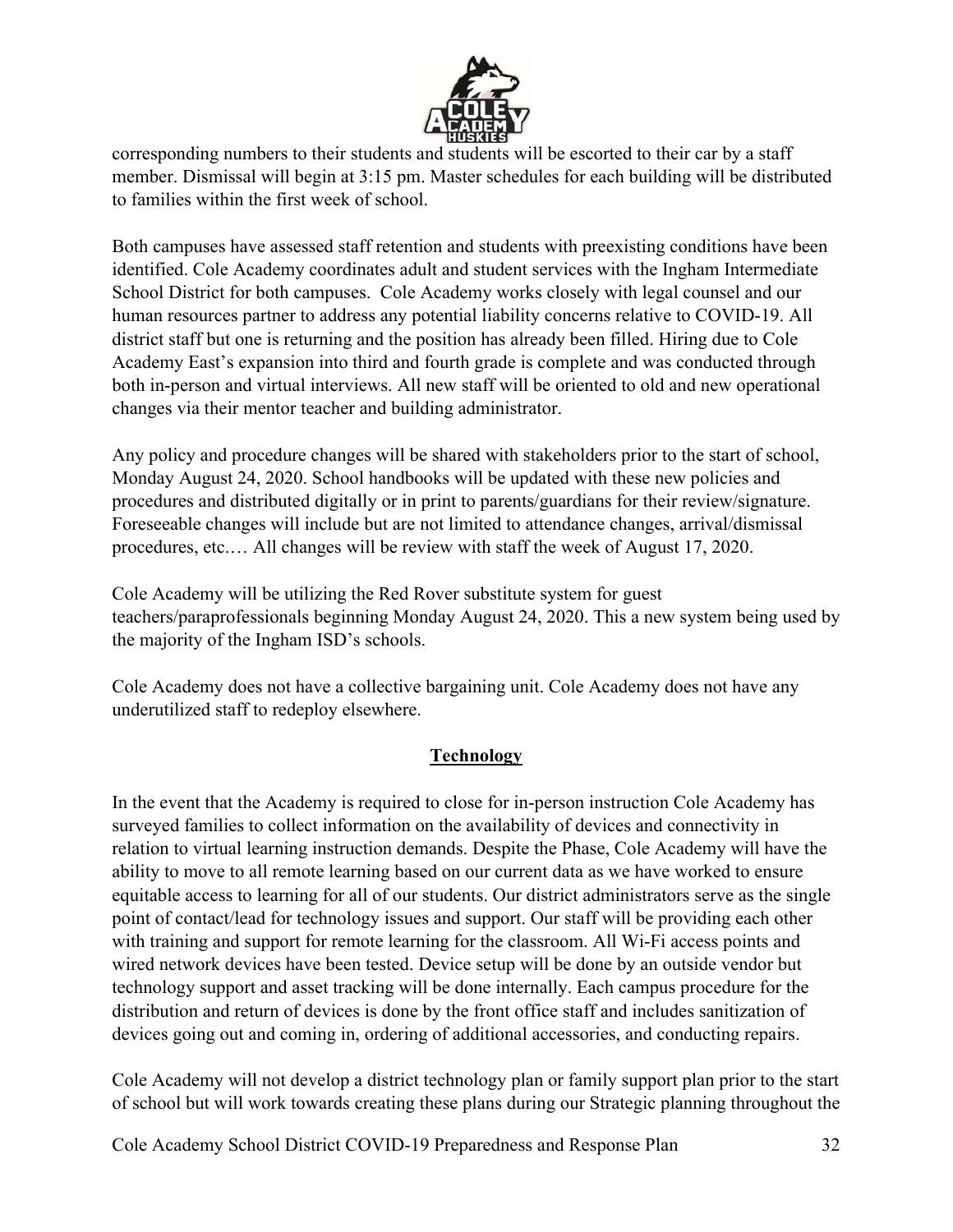

2020-2021 school year. Due to our small size, Cole Academy does not have the need to hire an outside vendor for maintaining devices, or assign technology process leaders, family technology liaisons, or on-site triage members. Devices will not be bagged during distribution or return.

Families will be orientated to technology for online learning during scheduled virtual Family Information Nights the week before school begins. Two sessions will be offered to accommodate in-person learning and virtual learning.

## **Transportation**

Cole Academy does not provide transportation, therefore the protocols related to busing and student transport are not applicable.